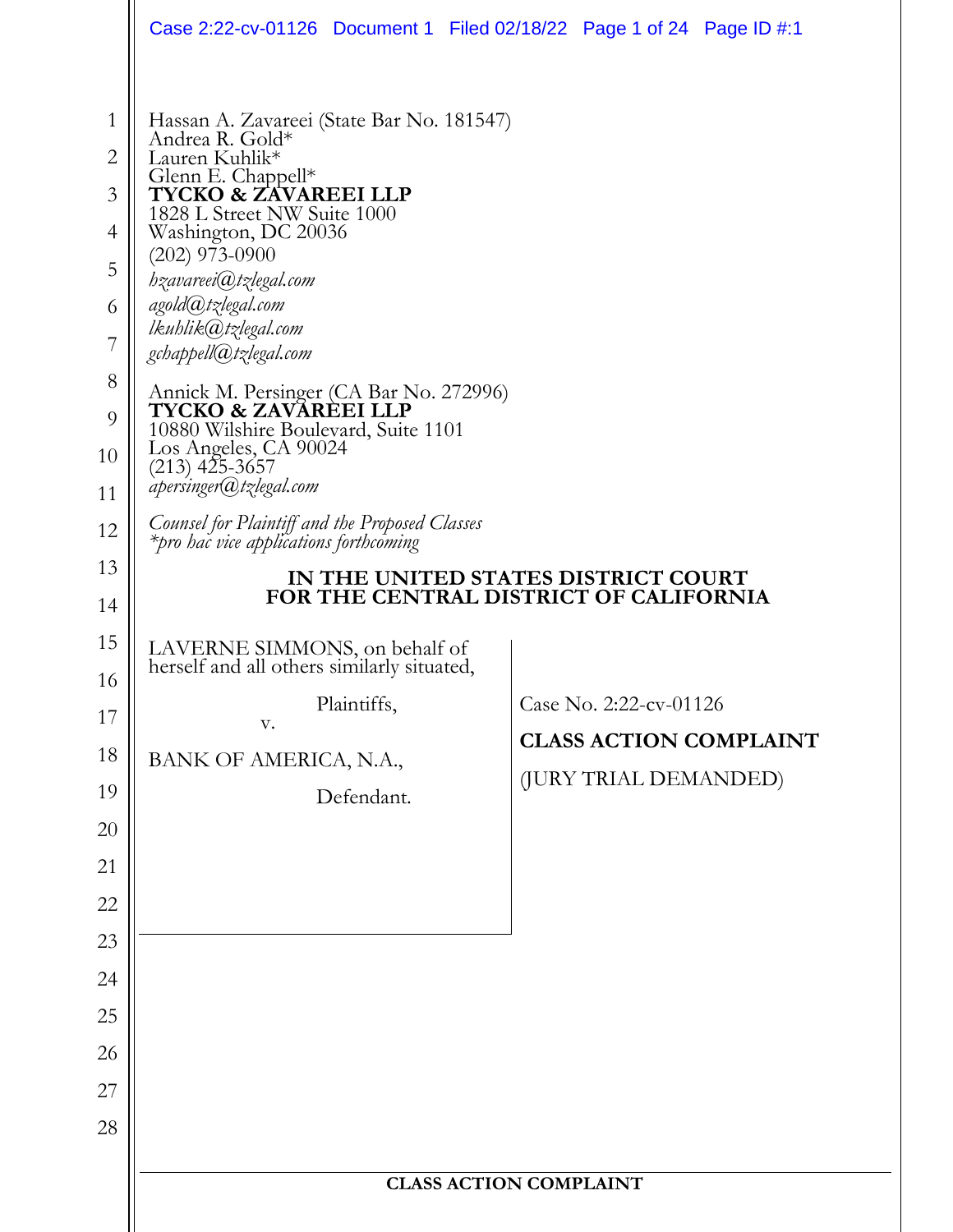# **CLASS ACTION COMPLAINT**

Plaintiff Laverne Simmons, on behalf of herself and all persons similarly situated, alleges the following:

## **INTRODUCTION**

1. The deadly COVID-19 pandemic created the worst economic crisis since the Great Depression.<sup>[1](#page-1-0)</sup> From the fourth quarter of 2019 through the second quarter of 2020, the U.S. economy contracted by more than 19 percent, the worst downturn ever recorded.[2](#page-1-1) In March 2020 alone, business shutdowns and closures designed to limit the spread of the coronavirus threw more than 22 million people out of work, a mass layoff of record proportions.[3](#page-1-2) The impacts fell disproportionately on low-income workers, with more than half of all job losses occurring in industries with low average wages.[4](#page-1-3) In the months that followed and throughout the pandemic, households—particularly people of color—have faced significant economic hardship, including increased hunger and difficulty making rent. $5$ 

<span id="page-1-0"></span><sup>1</sup> *See, e.g.*, David C. Wheelock, Fed. Reserve Bank St. Louis, *Comparing the COVID-19 Recession with the Great Depression*, 39 Economic Synopses 1, 4 (2020) ("By almost any measure, the 2020 recession began with sharp declines in economic activity, employment, and equity prices that rivaled or exceeded the initial declines of the Great Depression.").

<span id="page-1-1"></span><sup>2</sup> Lucia Mutikani, *U.S. economy contracted 19.2% during COVID-19 pandemic recession*, Reuters (July 29, 2021), [https://www.reuters.com/business/us-economy](https://www.reuters.com/business/us-economy-contracted-192-during-covid-19-pandemic-recession-2021-07-29/)[contracted-192-during-covid-19-pandemic-recession-2021-07-29/.](https://www.reuters.com/business/us-economy-contracted-192-during-covid-19-pandemic-recession-2021-07-29/) 3 *Id.*

<span id="page-1-3"></span><span id="page-1-2"></span><sup>23</sup> 24 <sup>4</sup> Ctr. on Budget & Policy Priorities, *Tracking the COVID-19 Economy's Effects on Food, Housing, and Employment Hardships* 9 (last updated Nov. 10, 2021), [https://www.cbpp.org/sites/default/files/8-13-20pov.pdf.](https://www.cbpp.org/sites/default/files/8-13-20pov.pdf)

<span id="page-1-4"></span><sup>25</sup> 26 27 <sup>5</sup> *Tracking the COVID-19 Recession's Effects on Food, Housing, and Employment Hardships*, CENTER ON BUDGET & POLICY PRIORITIES (updated Aug. 9, 2021), *available at*  [https://www.cbpp.org/research/poverty-and-inequality/tracking-the-covid-19](https://www.cbpp.org/research/poverty-and-inequality/tracking-the-covid-19-recessions-effects-on-food-housing-and) [recessions-effects-on-food-housing-and.](https://www.cbpp.org/research/poverty-and-inequality/tracking-the-covid-19-recessions-effects-on-food-housing-and)

<sup>28</sup>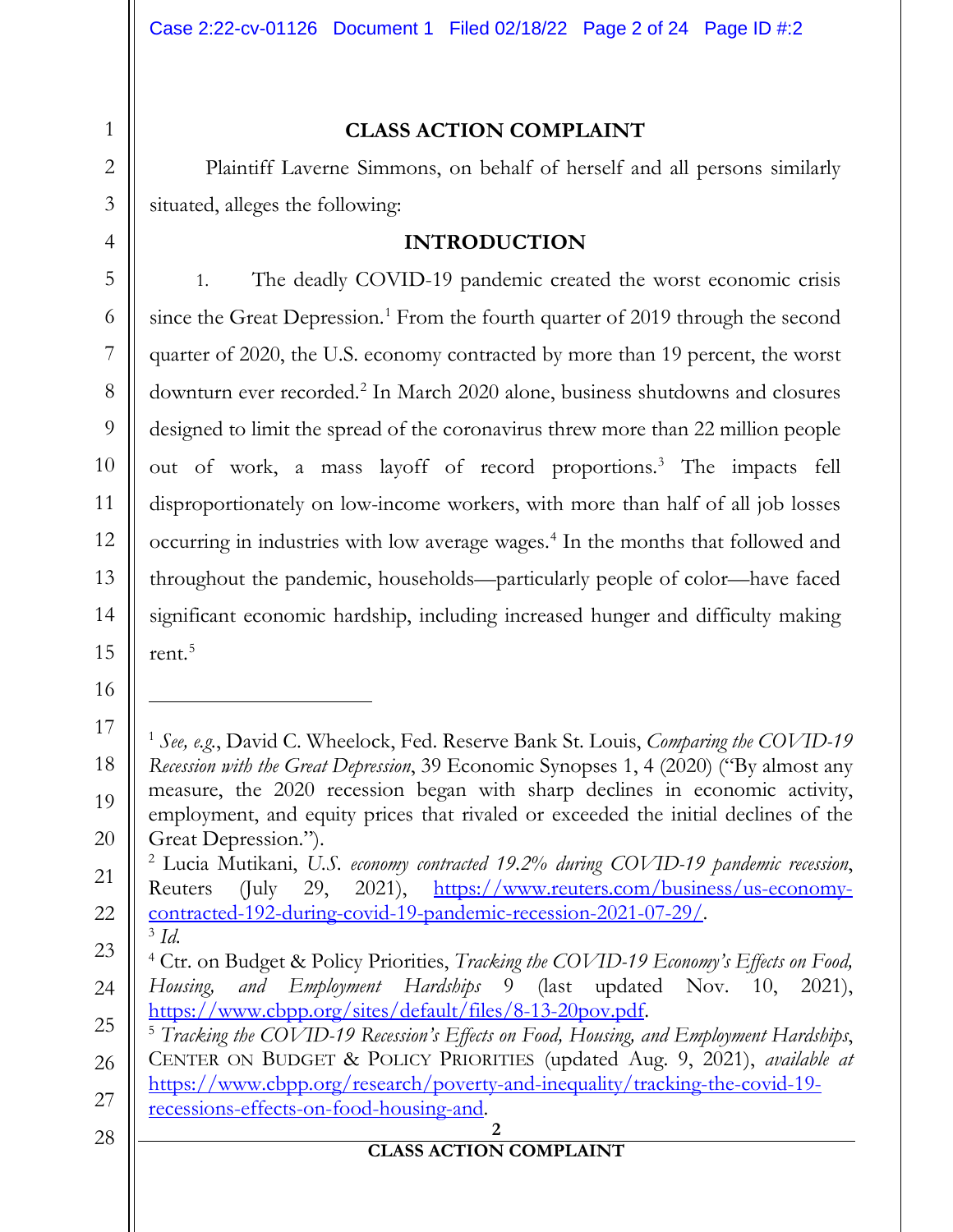2. During the pandemic, many credit card customers facing these financial difficulties were drawn into a cycle of high interest charges and late fees that further threatened their well-being.

3. For example, if a customer does not make a credit card payment by the due date set by Defendant Bank of America, N.A. ("BANA"), or pays below the minimum payment required by BANA, BANA charges late fees of up to \$40 plus interest on any balance—including interest on those late fees.

4. Through the imposition of these and other fees and penalties, BANA makes billions of dollars. BANA's profits remained high throughout the global pandemic, due in no small part to these punitive late fees. In 2020 alone, BANA had a revenue of \$33.3 billion in its consumer market, including \$7 billion in service charges.[6](#page-2-0) BANA earned \$1.7 *billion* in non-interchange credit card fees in 2020, including \$40[7](#page-2-1) million such fees in just the last quarter of 2020, such as late fees.<sup>7</sup>

5. In its contract of adhesion with its customers, BANA has discretion to require customers to pay their minimum payment balance by a date certain, or to allow customers to omit a payment or make a reduced payment during a federallydeclared disaster. In order to obtain good publicity and thereby attract more business and investors, as well as ensure that current customers did not move to a friendly credit card company, BANA promised consumers that it would refund punitive late fees and interest that hurt its most vulnerable customers during the pandemic.

1

2

3

4

5

6

7

8

9

10

11

12

13

14

15

16

17

18

<sup>20</sup> 21 22 23 24 25 26 27 28

<span id="page-2-1"></span><span id="page-2-0"></span>**<sup>3</sup>**  <sup>6</sup> Bank of America Annual Report 2020 4, 51, *available at*  https://d1io3yog0oux5.cloudfront.net/\_99e328ac189326b79fa0a994ba998a52/ba nkofamerica/db/867/9129/annual\_report/BAC\_2020\_Annual\_Report.pdf. <sup>7</sup> *See* Bank of America Supplemental Information: Fourth Quarter 2020 4, *available at*  https://d1io3yog0oux5.cloudfront.net/\_99e328ac189326b79fa0a994ba998a52/ba nkofamerica/db/806/9028/supplemental\_information/4Q20+Supplemental+Info rmation.pdf.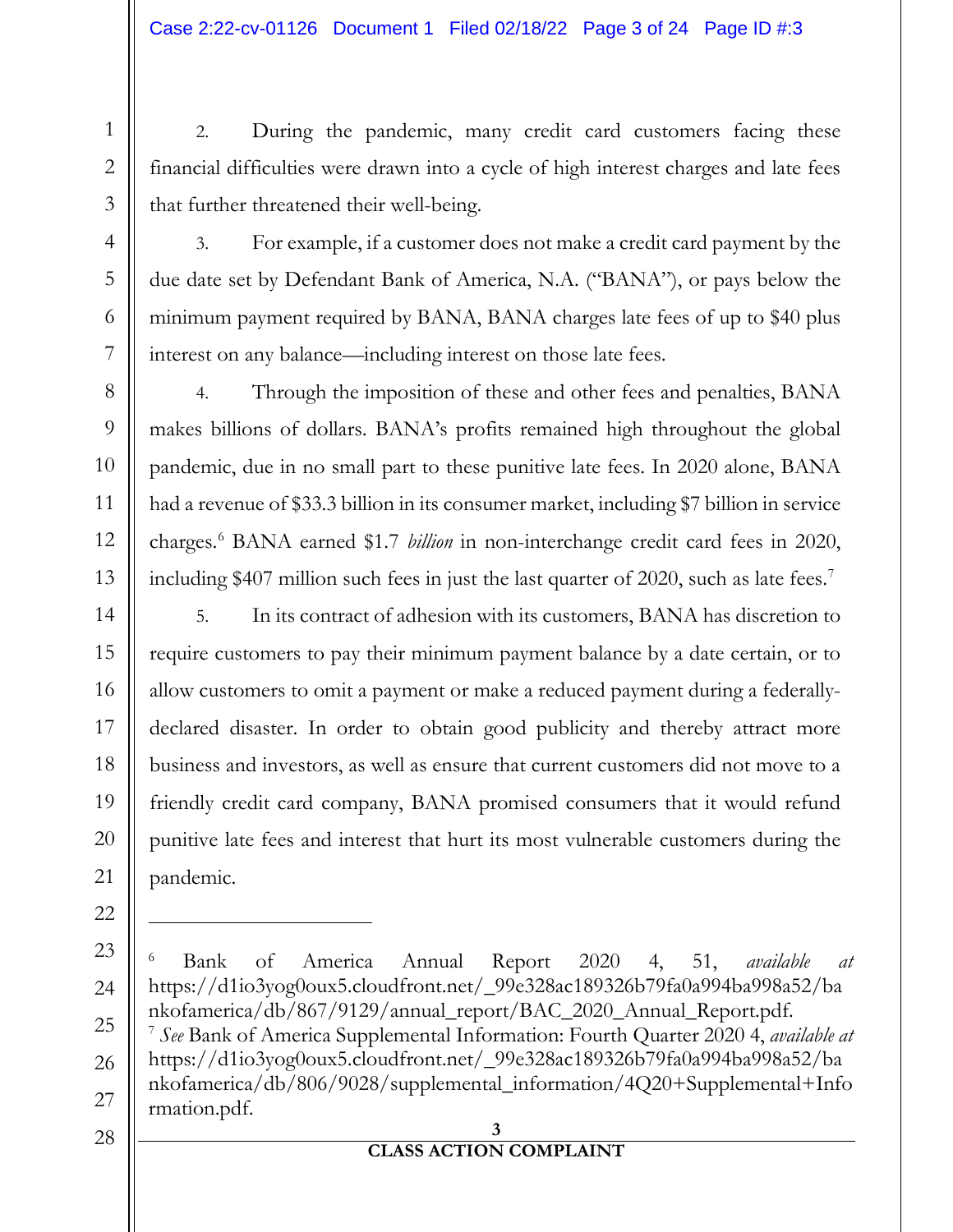6. BANA did not keep its promises. While hundreds of thousands of consumers lost their jobs and went hungry, BANA reaped enormous profits. In addition to collecting billions of dollars from its most vulnerable consumers, BANA collected federal hand-outs. While earning up to \$767 million from administering Paycheck Protection Program loans,<sup>[8](#page-3-0)</sup> BANA also benefitted from Federal Reserve overdraft penalty waivers.

7. In an apparent bid at positive public relations, BANA told customers that they could "request to defer payments," and receive "refunds on late fees."[9](#page-3-1) BANA also announced that it would "offer assistance to qualifying consumer . . . clients facing hardships, including forbearance with certain fees."[10](#page-3-2)

8. Moreover, BANA's Credit Card Agreement makes the bank's imposition of late fees discretionary—mandating that BANA exercise that discretion to the benefit of its customers, as opposed to its own interests, under its duty of good faith and fair dealing.

9. Notwithstanding these representations and contractual duties, BANA never took the steps necessary to adhere to its promises and representations. Instead, it rejected requests from its customers (including Ms. Simmons) for late fee refunds, and never implemented any system to make good on its promises.

1

2

3

4

5

6

7

8

9

10

11

12

13

14

15

16

17

18

19

<span id="page-3-2"></span><span id="page-3-1"></span><span id="page-3-0"></span>**<sup>4</sup>**  20 21 22 23 24 25 26 27 <sup>8</sup> Stacy Cowley, *Despite Billions in Fees, Banks Predict Meager Profits on P.P.P. Loans*, NY TIMES (Oct 1, 2020), *available at*  [https://www.nytimes.com/2020/10/01/business/ppp-loans-bank-profits.html.](https://www.nytimes.com/2020/10/01/business/ppp-loans-bank-profits.html) <sup>9</sup> Press Release, Bank of America, N.A., Bank of America Announces Additional Support for Consumer and Small Business Clients Experiencing Hardship From the Impact of the Coronavirus (Mar. 19, 2020), *available at* https://newsroom.bankofamerica.com/press-releases/consumer-banking/bankamerica-announces-additional-support-consumer-and-small. <sup>10</sup> Kelly Anne Smith & Daphne Foreman, *List of Banks Offering Relief to Customers Affected by Coronavirus (COVID-19)*, FORBES (Apr. 3, 2020), *available at* https://www.forbes.com/sites/advisor/2020/04/03/list-of-banks-offering-reliefto-customers-affected-by-coronavirus-covid-19/?sh=4ca551ea4efa.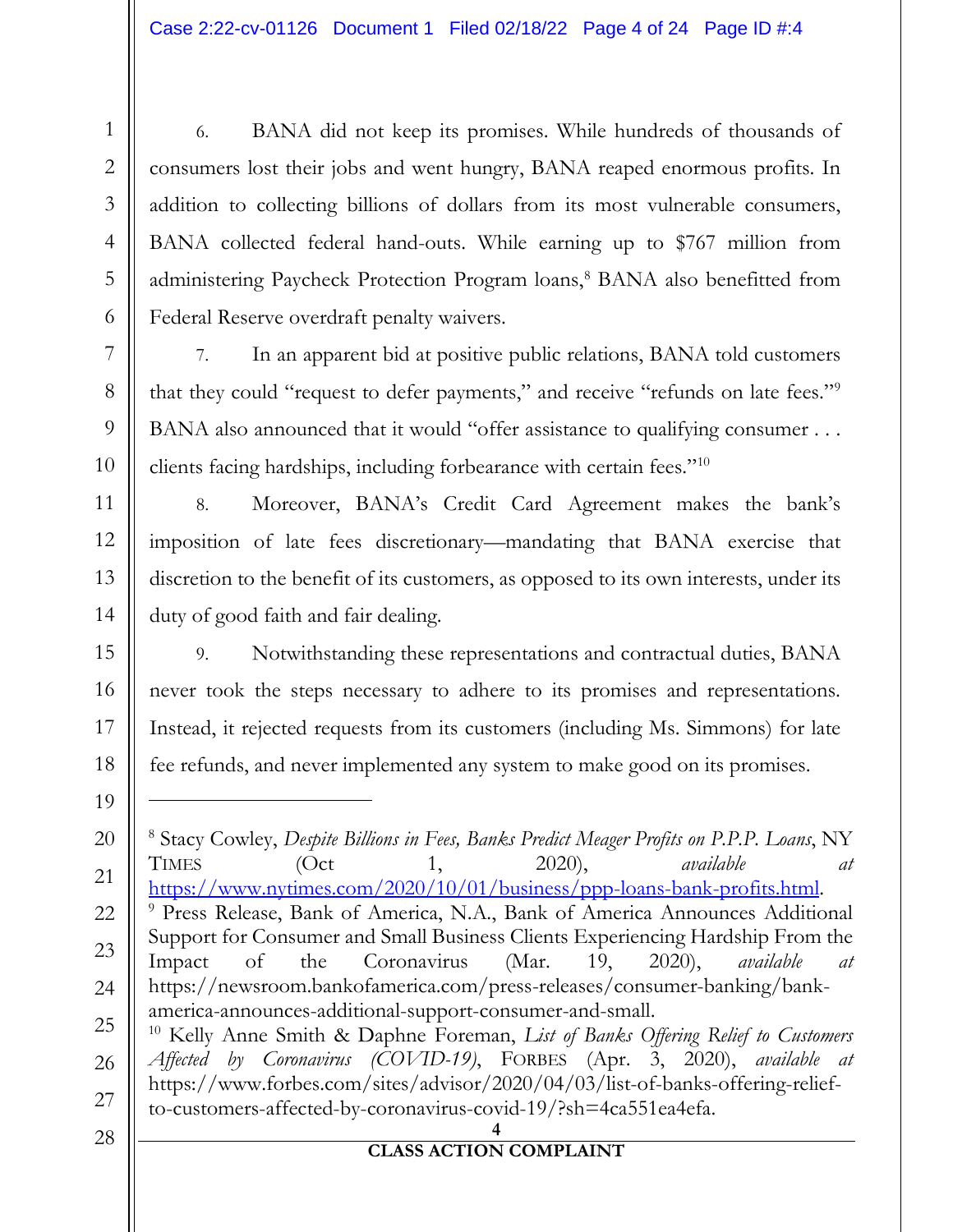10. Ms. Simmons maintained a personal credit card with BANA. She experienced financial hardship during the pandemic that depleted her funds and caused her to incur numerous late fees—exactly the types of fees that BANA promised to waive or refund.

11. But BANA failed to waive or refund these fees, despite repeated requests from Ms. Simmons. BANA told Ms. Simmons that there was no COVIDspecific relief program, despite BANA's widely publicized public promises to waive such fees for struggling customers.

12. In fact, upon information and belief, BANA maintained its pre-COVID policy of allowing only a very limited number of fee refunds, and refusing even to consider refunding any further fees, regardless of the customer's circumstances.

13. Numerous other customers were not even able to get through to BANA. In response to an online post by BANA about its purported COVID-19 resources, many people made the same complaints: hold times were long, nobody answered the phone, and when someone did answer, calls would be disconnected.<sup>[11](#page-4-0)</sup> Despite promising to refund fees during COVID-19, BANA did not even set up a system that would adequately allow its customers to request these promised refunds.

14. And, as Ms. Simmons' experiences confirm, customers who were able to get through were denied the fee refunds that BANA promised. Even when BANA did grant refunds, it was under its non-discretionary, pre-COVID policies, meaning that the bank was not exercising discretion at all with regard to COVID-

<span id="page-4-0"></span><sup>11</sup> Bank of America, N.A. Facebook Page (Mar. 13, 2020), *available at* [https://www.facebook.com/BankofAmerica/posts/2800050740049144.](https://www.facebook.com/BankofAmerica/posts/2800050740049144)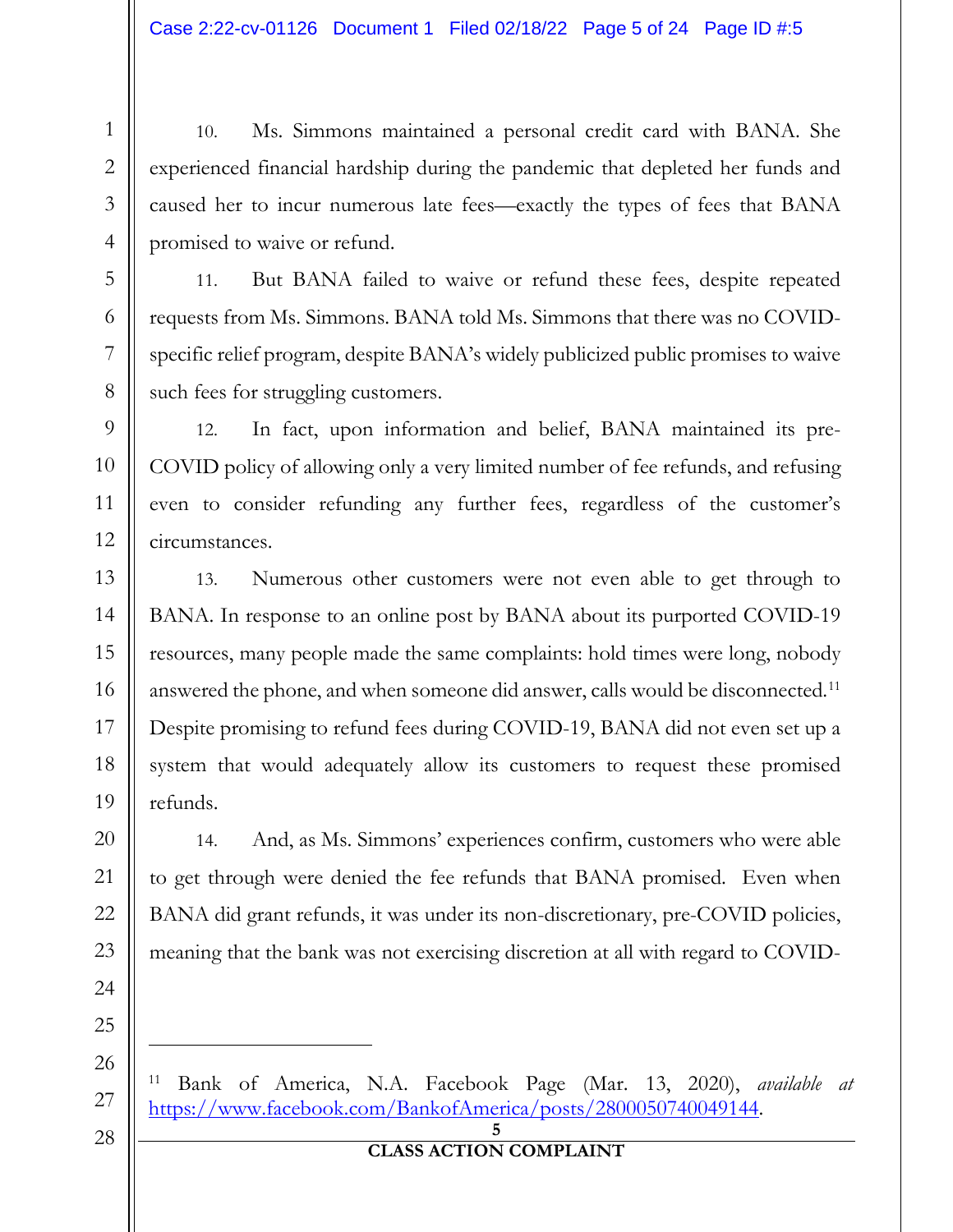related requests, despite the language of the contract and the promises it made to customers to consider those requests and grant refunds.

15. These promises generated significant good press for BANA,<sup>[12](#page-5-0)</sup> at a time when people began to question whether, given bank profits and the financial strain of bank fees on the most vulnerable among us, banks should even be allowed to charge punishing fees on their poorest customers. [13](#page-5-1) Indeed, the Federal Reserve recommended that banks waive late fees and allow customers to defer or skip payments.[14](#page-5-2)

16. Black and Hispanic customers are especially hard-hit, since they have disproportionately borne the brunt of the COVID-19 pandemic, including higher infection and death rates than whites, they have been likelier to lose their jobs and have lower income, and they are most likely to get hit with overdraft and other fees.[15](#page-5-3)

17. However, BANA refused to even consider many of the fee refund requests it had solicited. It thus misled its customers—as well as potential

<span id="page-5-3"></span><span id="page-5-2"></span><span id="page-5-1"></span><span id="page-5-0"></span>**<sup>6</sup>**  <sup>12</sup> *See, e.g.*, Elizabeth Gravier, *Bank of America Waives Fees, Defers Payments on Credit Cards, Some Mortgages and Auto Loans During Coronavirus*, CNBC (Aug. 30, 2020), *available at* [https://www.cnbc.com/select/bank-of-america-coronavirus-assistance/;](https://www.cnbc.com/select/bank-of-america-coronavirus-assistance/) *BOA Offering Refunds on Fes, Loan Deferrals*, PAYMENTS DIVE (Apr. 10, 2020), *available at* [https://www.paymentsdive.com/ex/mpt/news/boa-offering-refunds-on-fees](https://www.paymentsdive.com/ex/mpt/news/boa-offering-refunds-on-fees-loan-deferrals/)[loan-deferrals/](https://www.paymentsdive.com/ex/mpt/news/boa-offering-refunds-on-fees-loan-deferrals/) (hereinafter, Gravier, *Bank of America Waives Fees*). <sup>13</sup> Chicago Sun Times Editorial Board, *Abolish Bank Overdraft Fees That Prey on People Who Can Least Afford Them*, CHICAGO SUN TIMES (June 3, 2021), *available at* [https://chicago.suntimes.com/2021/6/3/22507650/overdraft-fees-ally-financial](https://chicago.suntimes.com/2021/6/3/22507650/overdraft-fees-ally-financial-elizabeth-warren-editorial)[elizabeth-warren-editorial.](https://chicago.suntimes.com/2021/6/3/22507650/overdraft-fees-ally-financial-elizabeth-warren-editorial) <sup>14</sup> *See* Letter to the Officer in Charge of Supervision at Each Federal Reserve Bank and to Institutions Supervised by the Federal Reserve (Mar. 13, 2020), *available at*  <https://www.federalreserve.gov/supervisionreg/srletters/SR2004.htm> (referencing recommendations in *Supervisory Practices Regarding Banking Organizations and Their Borrowers and Other Customers Affected by a Major Disaster or Emergency* (Mar. 29, 2013)). <sup>15</sup> *Id.*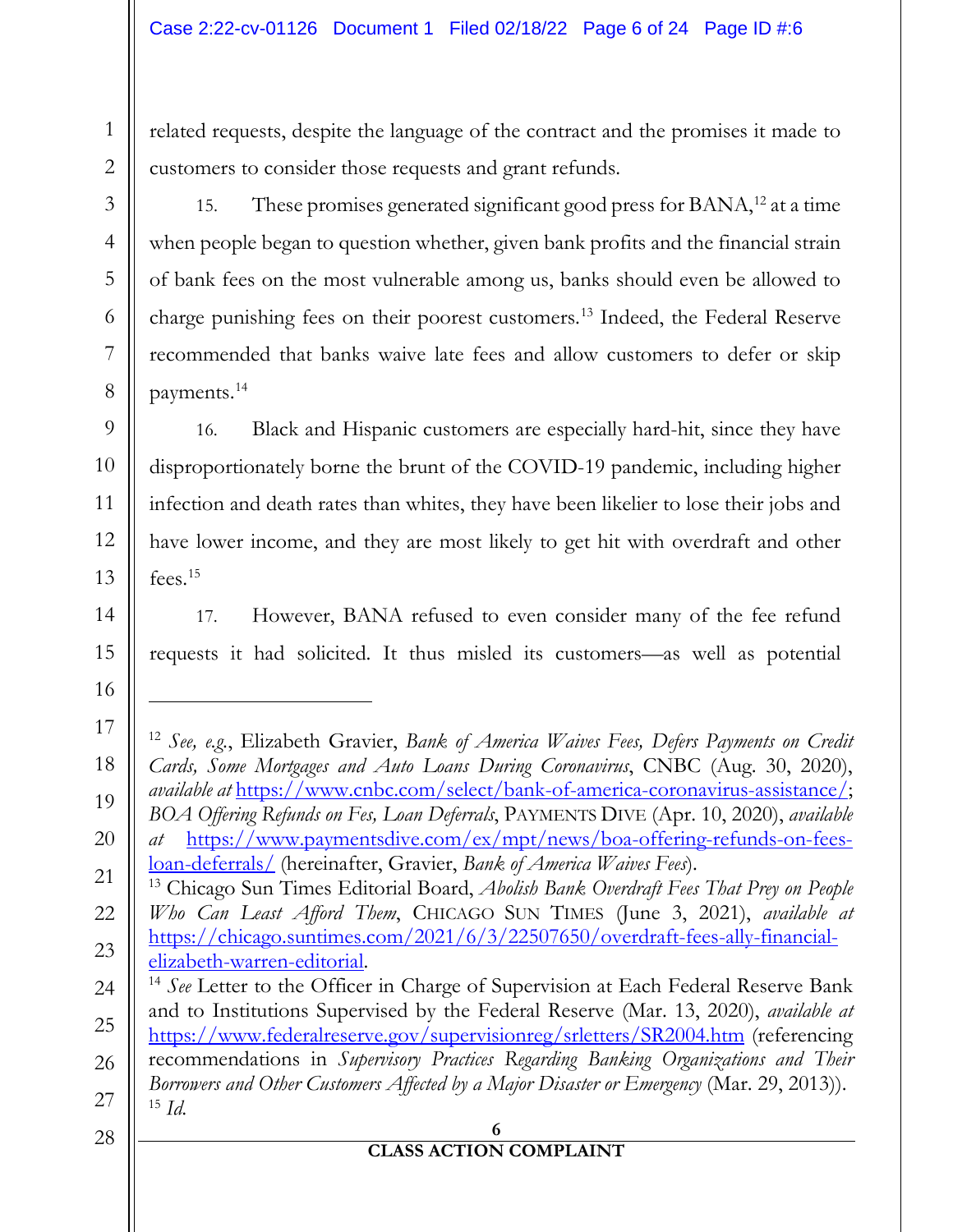customers—and exercised its discretion solely in its own favor, without taking into consideration the circumstances of an unprecedented global pandemic and corresponding economic disaster and the financial benefits it received from the federal government as well as the promises it had made to its customers.

18. Ms. Simmons brings this action on behalf of herself and a class of all similarly situated consumers against BANA. She challenges (1) BANA's systematic violation of its covenant of good faith and fair dealing, flowing from BANA's failure to consider requests for refunds of late fees, despite reserving the discretion to charge or not charge these fees and despite promising customers that it would exercise its discretion in *their* favor during the deadly COVID-19 pandemic; (2) BANA's unjust enrichment through its knowing retention of the benefit of late fees, despite its promise to refund those fees to consumers; and (3) BANA's violation of California's unfair trade practices laws by misrepresenting that it would refund late fees levied during the COVID-19 pandemic.

19. It is a breach of the covenant of good faith and fair dealing for BANA to (1) provide itself discretion as to whether to charge or waive late fees; (2) promise customers that it would waive such fees; (3) refuse to take into consideration the circumstances of a global pandemic and worst economy since the Great Depression, the money that was provided to it by the federal government, and the harm these fees would impose on vulnerable customers when determining not to exercise discretion in customers' favor; and (4) either fail to exercise discretion at all by failing to setup a system for considering the financial hardship of customers who request a waiver of those fees or consistently exercise its discretion in its own favor. These actions deny BANA's most vulnerable customers the full benefit of the contract that BANA itself wrote.

20. It is likewise a violation of the California Unfair Competition Law, California Business and Professions Code section 17200, *et seq.*, to deceive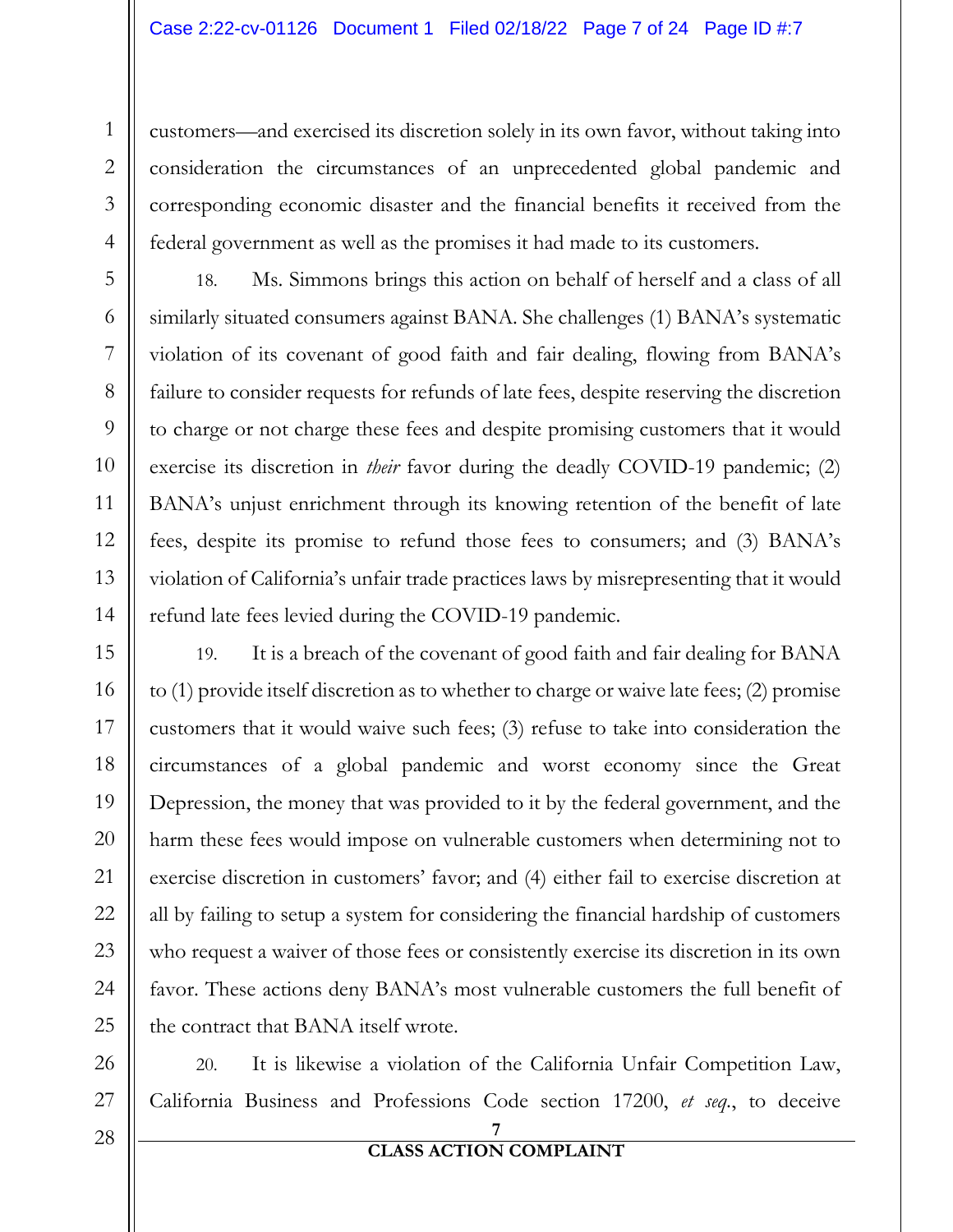customers by promising to refund late fees, and then systematically refuse to do so. These false promises are misrepresentations that are likely to mislead the public as to whether late fees will be refunded during the COVID-19 pandemic. Ms. Simmons relied on and suffered financial harm from these promises because she would have taken action to avoid these punitive fees had she known that BANA was going to refuse to refund these fees, during this time of extraordinary financial hardship.

21. BANA also unjustly enriched itself at the expense of its customers by retaining the benefit of late fees, despite its promise to refund those fees to struggling customers.

22. Ms. Simmons and other Class members have been injured by BANA's improper practices. On behalf of herself and the Class, Ms. Simmons seeks damages, restitution, and injunctive relief for BANA's violation of the covenant of good faith and fair dealing and for the violation of the California Unfair Competition Law, and disgorgement of the wrongful and inequitable proceeds received by BANA due to its unjust practices.

# **JURISDICTION AND VENUE**

23. This Court has original jurisdiction of this action under the Class Action Fairness Act of 2005. Pursuant to 28 U.S.C. §§ 1332(d)(2) and (6), this Court has original jurisdiction because the aggregate claims of the putative class members exceed \$5 million, exclusive of interest and costs, and at least one of the members of the proposed classes is a citizen of a different state than BANA.

24. This Court has jurisdiction over BANA because it regularly conducts and/or solicits business in, engages in other persistent courses of conduct in, and/or derives substantial revenue from products and/or services provided to persons in this District and in this State.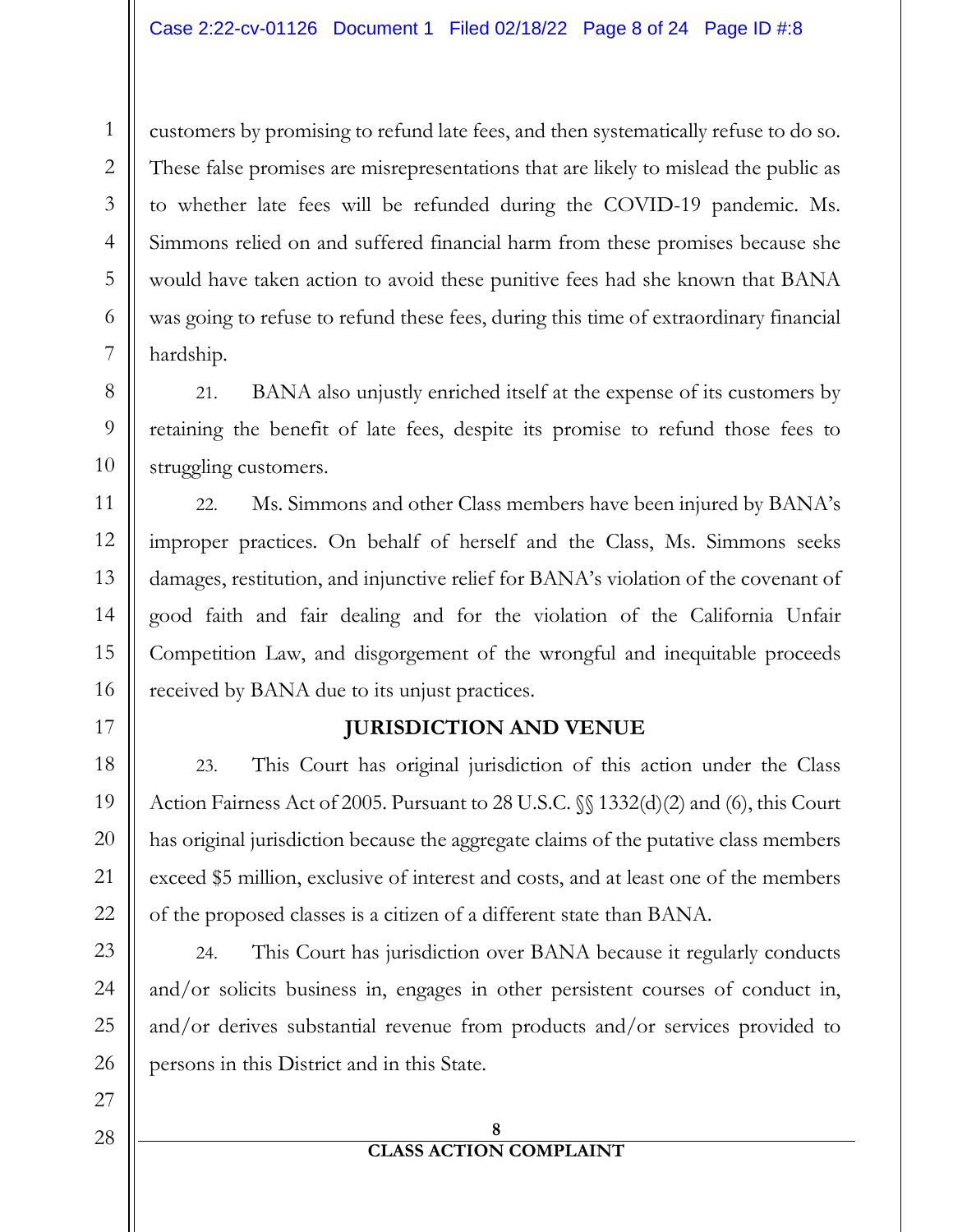25. Venue is proper in this District pursuant to 28 U.S.C. § 1391 because BANA is subject to personal jurisdiction here and regularly conducts business in the District, and because a substantial part of the events or omissions giving rise to the claims asserted herein occurred in this District.

## **PARTIES**

26. Plaintiff Laverne Simmons is of majority age and a citizen and resident of Inglewood, California. Ms. Simmons maintained a personal credit card with BANA until December 2020, and continued to incur late fees on her BANA credit card until at least July 2021.

27. Defendant Bank of America, N.A. is a national bank with its headquarters and principal place of business in Charlotte, NC. Among other things, BANA is engaged in the business of providing retail banking services to consumers. BANA operates banking centers, and thus conducts business, throughout the State of California, including within this District.

# **FACTUAL BACKGROUND AND GENERAL ALLEGATIONS**

28. When a BANA credit card customer makes a payment below the minimum payment balance set by BANA, or fails to make the payment by the due date set by BANA, BANA retains the discretion to charge a late fee of up to \$40.

29. This fee and how and when it is to be charged are discussed in BANA's contract of adhesion with customers.

30. In that adhesion contract, BANA reserves itself the discretion to charge or waive late fees.

31. In representing to customers that it would provide certain relief, including refunds for late fees, BANA promised to exercise its discretion in favor of its most vulnerable customers who had suffered financial difficulty during the COVID-19 pandemic.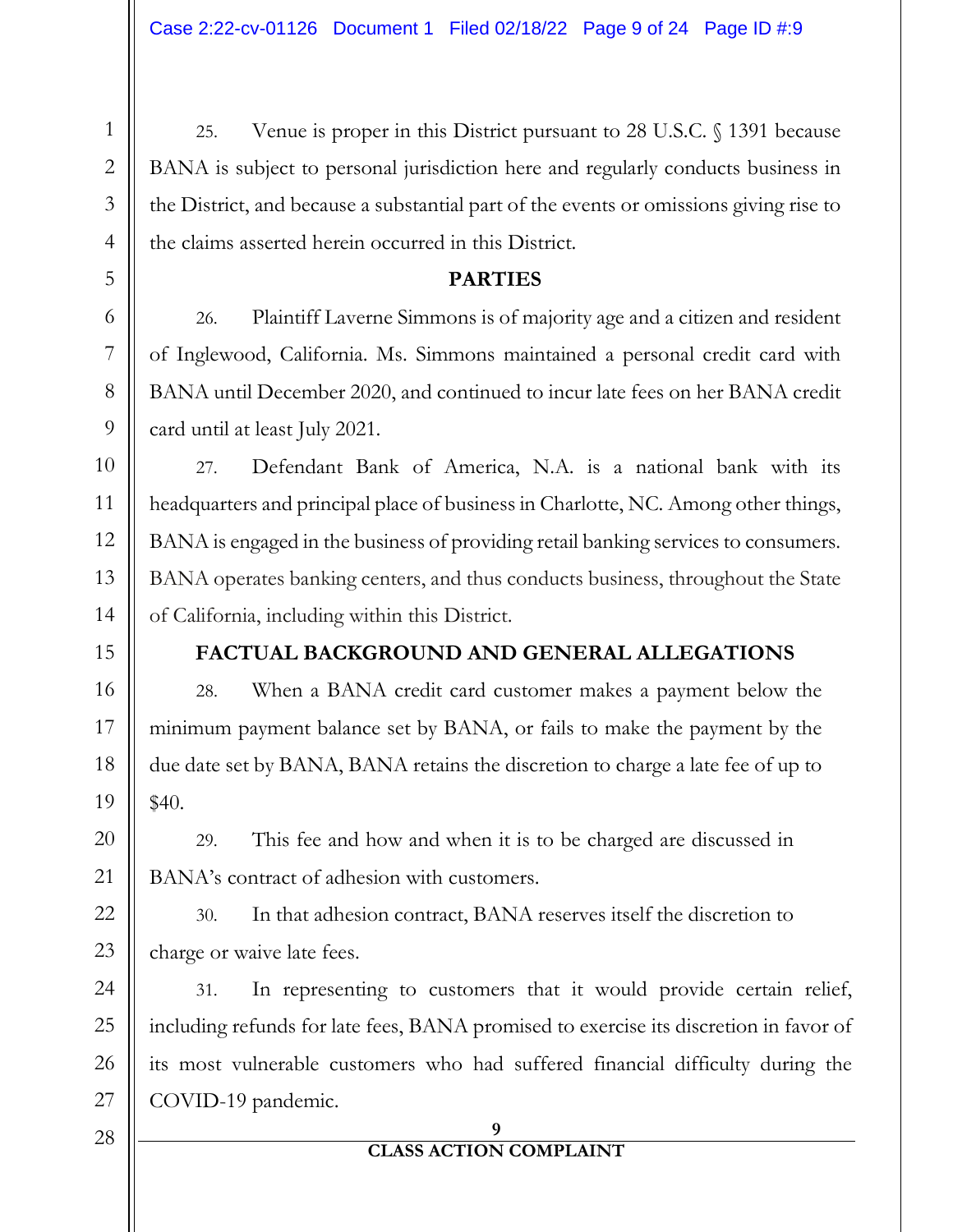32. Nevertheless, BANA failed even to set up a system that would allow customers to request pandemic-related late fee refunds and customer service representatives to issue such refunds.

33. Its failure to do so, instead exercising its discretion to its own benefit to collect astronomical profits from late fees while its most vulnerable customers suffered, violated the duty of good faith and fair dealing that inheres in every contract.

34. This refusal to abide by its own promise also misled customers and tended to mislead the public.

1

2

3

4

5

6

7

8

9

10

11

12

13

14

15

16

17

18

19

20

21

22

23

<span id="page-9-0"></span>24

25

<span id="page-9-2"></span><span id="page-9-1"></span>26

# **I. BANA PROMISES TO EXERCISE ITS DISCRETION FAIRLY**

# **A. BANA's Promises to Customers Impacted by COVID-19**

35. Regulators and the public alike called for banks to put a stop to predatory late fees during the pandemic. For example, in the midst of the pandemic, a November 2020 United States Federal Reserve study reported that, "[a]s millions of Americans experienced a sudden loss of income, consumers increasingly relied on sources of short-term liquidity, such as savings and credit cards" to make ends meet.<sup>[16](#page-9-0)</sup> And, the study found, in the early days of the pandemic, consumers who "recently experienced a loss of income and [were] under financial stress" complained frequently about "late fees for credit cards."[17](#page-9-1) Indeed, consumers complained about these credit cards more often than any other financial product in May, June, and July 2020.[18](#page-9-2)

<sup>18</sup> *Id.* at 17 (Fig. 1).

#### **10 CLASS ACTION COMPLAINT**

<sup>16</sup> Bd. of Governors, U.S. Fed. Reserve Sys., *The Pandemic's Early Effects on Consumers and Communities*, 2 Consumer & Community Context 18 (Nov. 2020), https://www.federalreserve.gov/publications/files/consumer-community-context-20201118.pdf. <sup>17</sup> *Id.* at 19.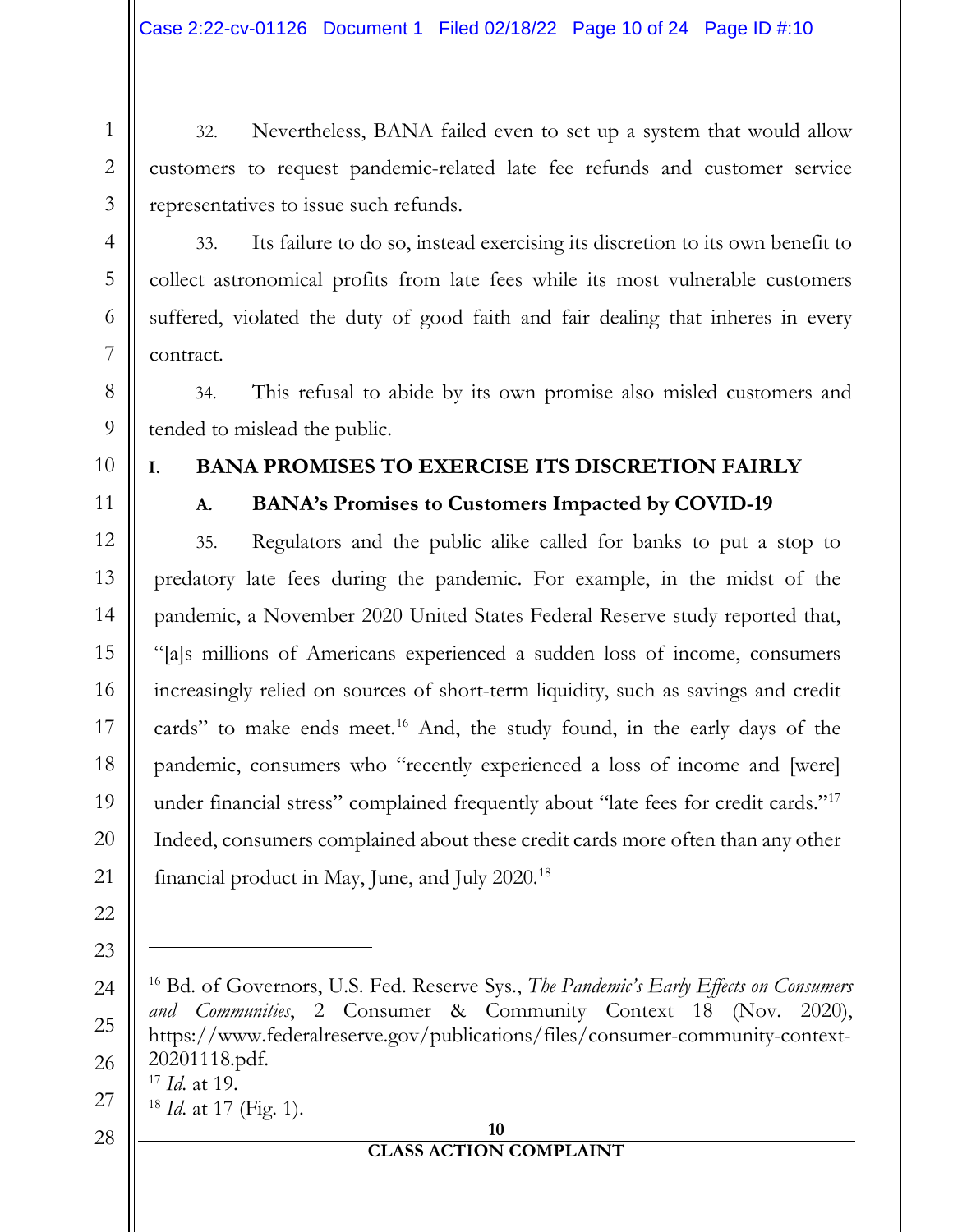36. Federal regulators also pushed banks to help their customers. On March 13, 2020, the Office of the Controller of the Currency issued guidance encouraging banks to "take steps to meet the financial services needs of customers adversely affected by COVID-19-related issues," and specifically asked that they waive late payment fees on credit cards.<sup>[19](#page-10-0)</sup> The guidance explained that such relief measures "serve the long-term interests of communities and the financial system" and "are consistent with safe and sound banking practices and applicable laws."<sup>[20](#page-10-1)</sup>

37. State officials also asked banks to provide relief from these fees. For example, in March 2020, New York's governor issued an executive order instructing the state's Department of Financial Services to require state-chartered banks to waive late fees and other credit card fees to help lessen the financial hardship of the pandemic on New Yorkers.<sup>[21](#page-10-2)</sup> That same month, the Secretary of California's Business, Consumer Services & Housing Agency and its Commissioner of Business Oversight jointly issued guidance to financial institutions in the state whose customers "may be suffering from loss of income or other financial hardship as a result of the COVID-19 pandemic."<sup>[22](#page-10-3)</sup> They specifically encouraged banks to waive payment fees on credit cards during the

1

2

3

4

5

6

7

8

9

10

11

12

13

14

15

16

17

18

<span id="page-10-0"></span>19

20

21

<sup>&</sup>lt;sup>19</sup> U.S. Office of the Controller of the Currency, OCC Bulletin 2020-15, Pandemic Planning: Working With Customers Affected by Coronavirus and Regulatory Assistance (Mar. 13, 2020), https://www.occ.gov/newsissuances/bulletins/2020/bulletin-2020-15.html. <sup>20</sup> *Id.*

<span id="page-10-3"></span><span id="page-10-2"></span><span id="page-10-1"></span><sup>23</sup> 24 25 26 27 <sup>21</sup> Press Release, N.Y. Dep't Fin. Servs., Governor Cuomo Signs Executive Order Mandating Businesses That Require In-Office Personnel to Decrease In-Office Workforce by 75 Percent (Mar. 19, 2020), https://www.dfs.ny.gov/reports\_and\_publications/press\_releases/pr20203191.  $^{22}$  Lourdes Castro Ramirez, Sec'y, Cal. Bus., Consumer Servs. & Housing Agency & Manuel P. Alvarez, Comm'r, Cal. Bus. Oversight, *Guidance to Financial Institutions During the COVID-19 Pandemic* 1 (Mar. 22, 2020), https://www.bcsh.ca.gov/coronavirus19/dbo\_banks.pdf.

<sup>28</sup>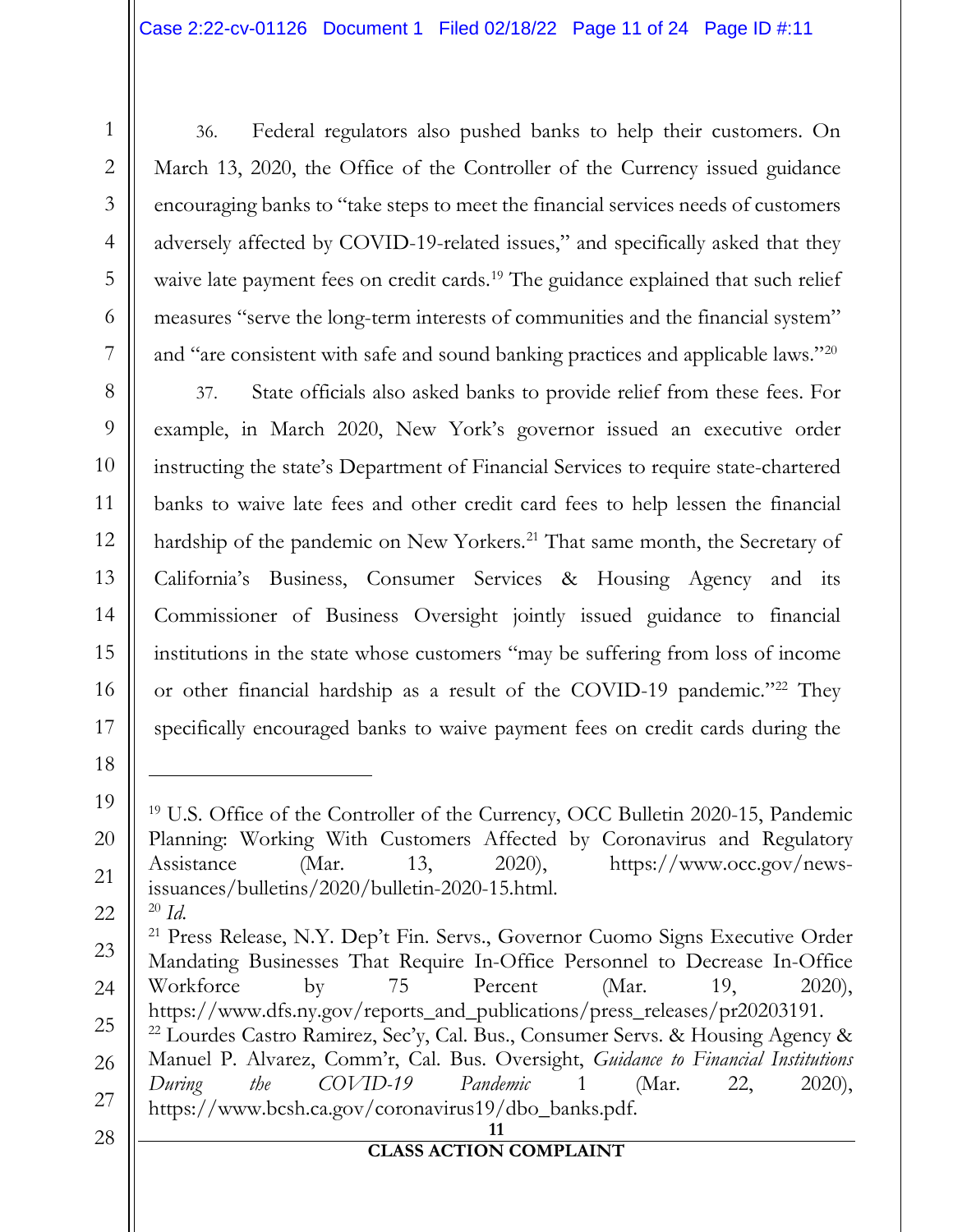state of emergency.<sup>[23](#page-11-0)</sup> And also that same month, the Illinois Department of Financial and Professional Regulation "strongly urge[d] banks and credit unions to respond to borrowers affected by the current economic environment" by waiving fees for "late payments on credit cards."[24](#page-11-1)

38. In light of this ongoing public pressure and the threat of legislative action, BANA promised that it would help its most vulnerable customers, including by waiving late fees.

39. On March 19, 2020, BANA announced on its website that it is "offering assistance to clients through its Client Assistance Program," that it would work with them "on a case-by-case basis," and that credit card holders could "request to defer payments, refunds on late fees."

40. In that same timeframe, BANA also told customers on its website: "Need assistance with your payments? We can help now. . . . Through our Client Assistance Program, consumers and small business clients who need assistance making credit card and loan payments can submit an online request . . . When you request a payment deferral there will be no negative credit bureau reporting for up-to-date clients." This representation remained on BANA's website through at least June 17, 2020.

41. On March 12, 2020, BANA reported to Forbes that it "offer[ed] assistance to qualifying consumer and small business clients facing hardships, including forbearance with certain fees." On March 24, 2020, its head of consumer,

<sup>23</sup> *Id.* at 2.

<span id="page-11-1"></span><span id="page-11-0"></span><sup>24</sup> Press Release, Ill. Dep't Fin. & Prof'l Regulation, Illinois Department of Financial and Professional Regulation Announces Help for Consumers Struggling to Make Payments on their Debts Due to the COVID-19 Crisis and Guidance for its Regulated Financial Sectors 1 (Mar. 30, 2020), https://www.idfpr.com/News/2020/2020%2003%2030%20IDFPR%20financial %20guidance.pdf.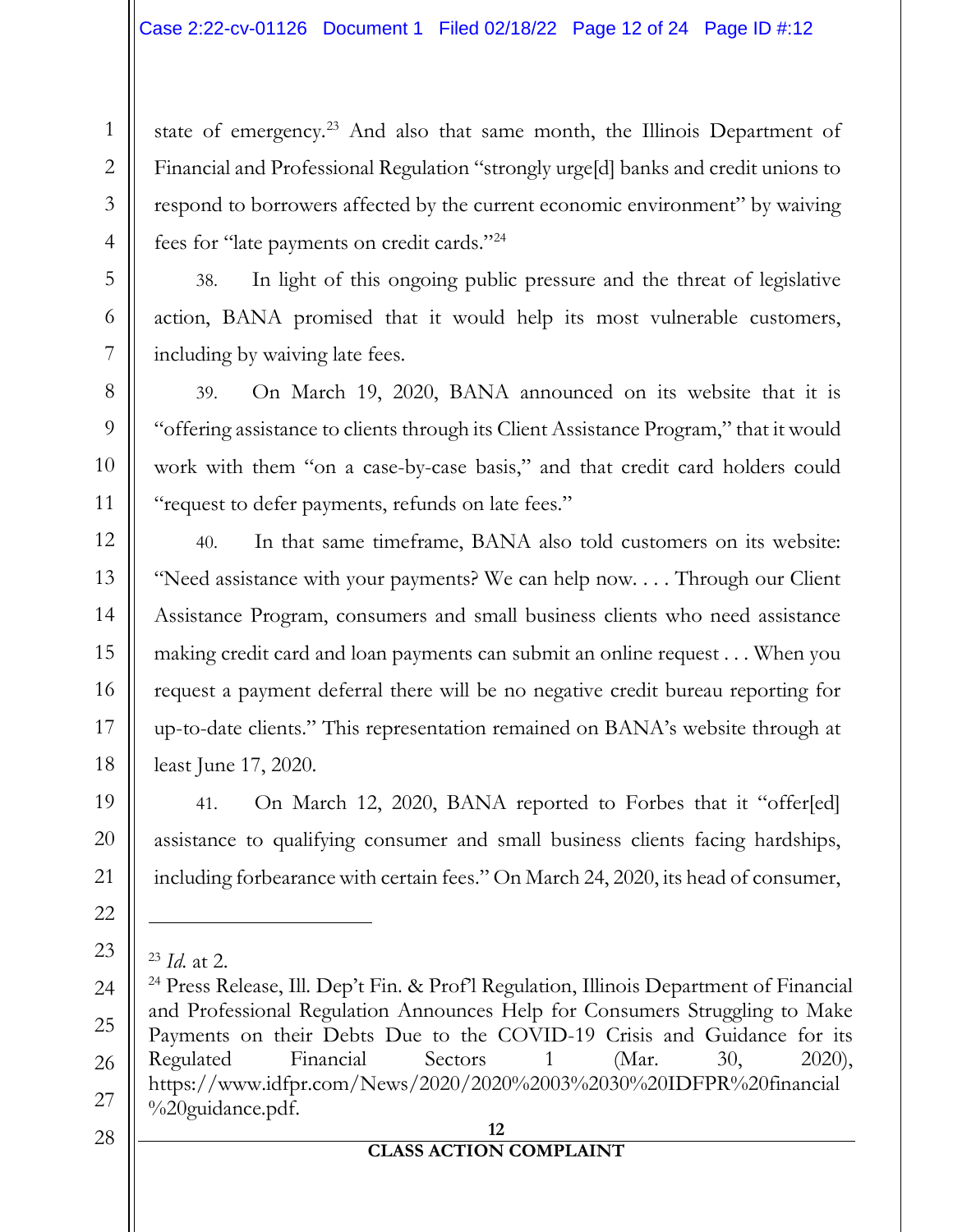small business, and wealth management client care told CNBC: "Our teams are ready to help clients and small businesses, and we are especially focused on the needs of those experiencing hardship due to the current situation. . . . If you have been negatively impacted by coronavirus and need additional assistance related to your account please visit our website or you can give us a call."[25](#page-12-0)

42. Taken together, these representations indicate that BANA promised customers that it would refund late fees that it had issued during the pandemic.

43. Because BANA failed to refund fees upon request and did not set up a system that would allow customer service representatives to do so, these promises deceived reasonable customers into believing that they could get their late fees refunded during the COVID-19 pandemic.

1

2

3

4

5

6

7

8

# **B. BANA's Relevant Contracts**

44. Transactions involving credit card accounts at BANA are governed by BANA's Credit Card Agreement.

45. According to the Credit Card Agreement that was in effect at the start of the pandemic, BANA promises to exercise discretion on whether to charge late fees, and the amount of such fees, including promising to waive fees during global crises:

Late Payment Fee: Up to \$39

\* \* \*

We may allow you, from time to time, to omit a monthly payment or make a reduced payment. We will notify you when these options are available. This will only occur on an isolated basis, such as **when the bank is working with borrowers affected by a federally declared disaster**.

(emphases added).

<span id="page-12-0"></span><sup>25</sup> Gravier, *Bank of America Waives Fees, supra*.

#### **13 CLASS ACTION COMPLAINT**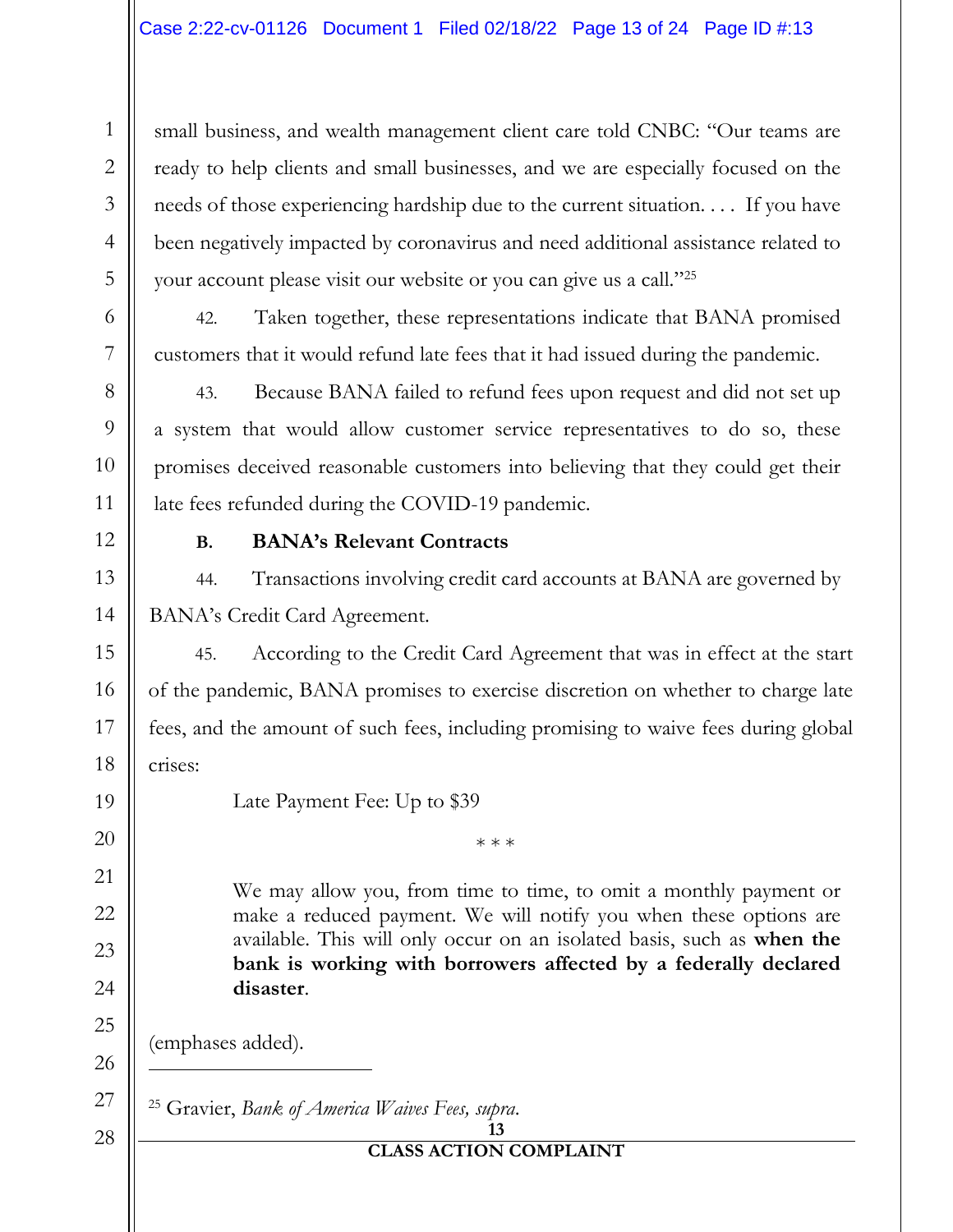46. Similarly, the version of BANA's Credit Card Agreement that went into effect on December 31, 2021, and remains in effect, uses identical language, except that it retains discretion to charge late fees of up to \$40 instead of \$39.

47. Consistent with BANA's representations in its contracts, on its website, and elsewhere, Ms. Simmons and reasonable consumers understand that BANA has discretion over whether to charge, refund, or waive late fees. They further understand that BANA agreed to exercise its discretion fairly, particularly that this discretion would not be exercised solely to the detriment of its most vulnerable customers, especially during the COVID-19 pandemic.

48. The contracts, together with the website promises, indicate that BANA will exercise its discretion in favor of *customers*, not itself.

# **II. BANA FAILED TO ABIDE BY ITS PROMISES TO REFUND PLAINTIFF'S LATE FEES**

# **A. Ms. Simmons' Experiences**

49. Ms. Simmons is a mobile notary and owns a rental property. Prior to the COVID-19 pandemic, she had rarely, if ever, incurred a credit card late fee.

50. During the pandemic, however, work dried up and her hours fell, which made it difficult for her to keep up with her bills. Additionally, her tenant was also not able to pay rent due to the COVID-19 pandemic, so Ms. Simmons had very little income and no way to earn what she needed to cover her bills.

51. In April 2020, Ms. Simmons began incurring late fees on her BANA credit card due to the impact of COVID-19 on her finances. BANA charged her numerous late fees throughout 2020, and eventually closed her account in December 2020.

52. In 2020, Ms. Simmons saw reports that large banks, including BANA, were promising relief from fees to customers suffering from financial hardship. This influenced the way she used her credit card. Had she understood that BANA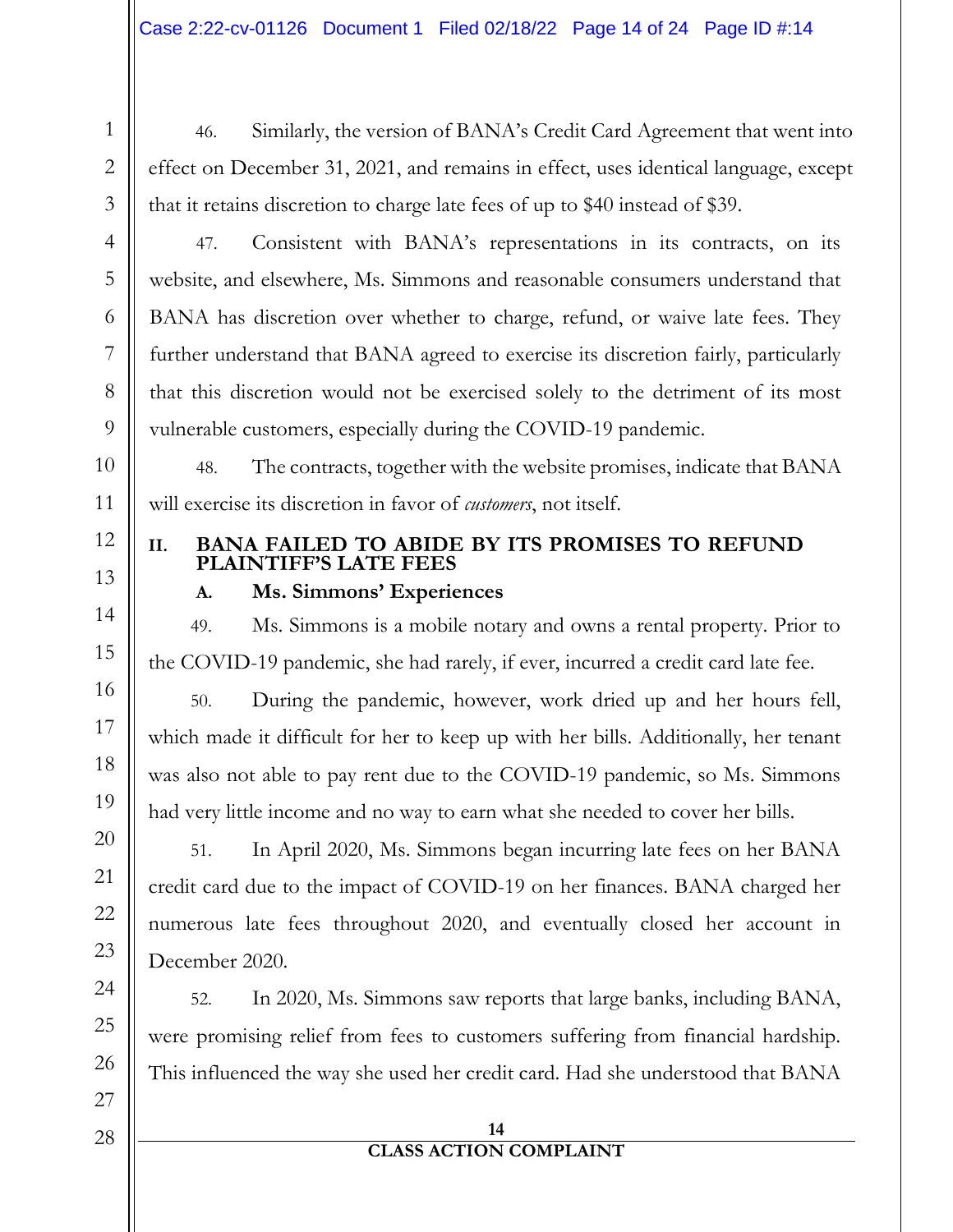was not actually offering the promised refunds, she would have used a different credit card that may have been more likely to waive, refund, or discount late fees.

53. In April 2020, Ms. Simmons called BANA to request the assistance that she understood BANA was promising. The customer service representative allowed her to temporarily defer her payment, but told her that this deferral was a one-time program and was their standard hardship program, not related to the COVID-19 pandemic.

54. As the pandemic continued, Ms. Simmons continued to have problems making payments due to the impact of COVID-19 on her finances. She called BANA throughout 2020 and 2021, requesting COVID-related relief due to her financial situation as caused by the pandemic. After the one-time deferral around April 2020, the BANA customer service representatives all informed Ms. Simmons that they had no COVID-related relief, and that she was only entitled to the standard one-time deferral that had existed since prior to the pandemic. BANA did not refund any late fees or allow Ms. Simmons to defer any payments after the onetime deferral period ended around June or July 2020.

55. The statements by the BANA representatives clearly indicated that BANA had no process or program for considering or granting relief for its financial customers' hardships during the pandemic, despite the explicit promises BANA had made.

56. Despite closing her account, BANA continued to charge Ms. Simmons late fees well into 2021. Although Ms. Simmons made no new purchases in 2021, BANA charged her a late fee in February, March, April, May (despite accepting a payment below the minimum payment amount for that pay cycle), and June of 2021. BANA charged her a total of \$223 in late fees solely during the first six months of 2021. Upon information and belief, none of those fees were ever refunded.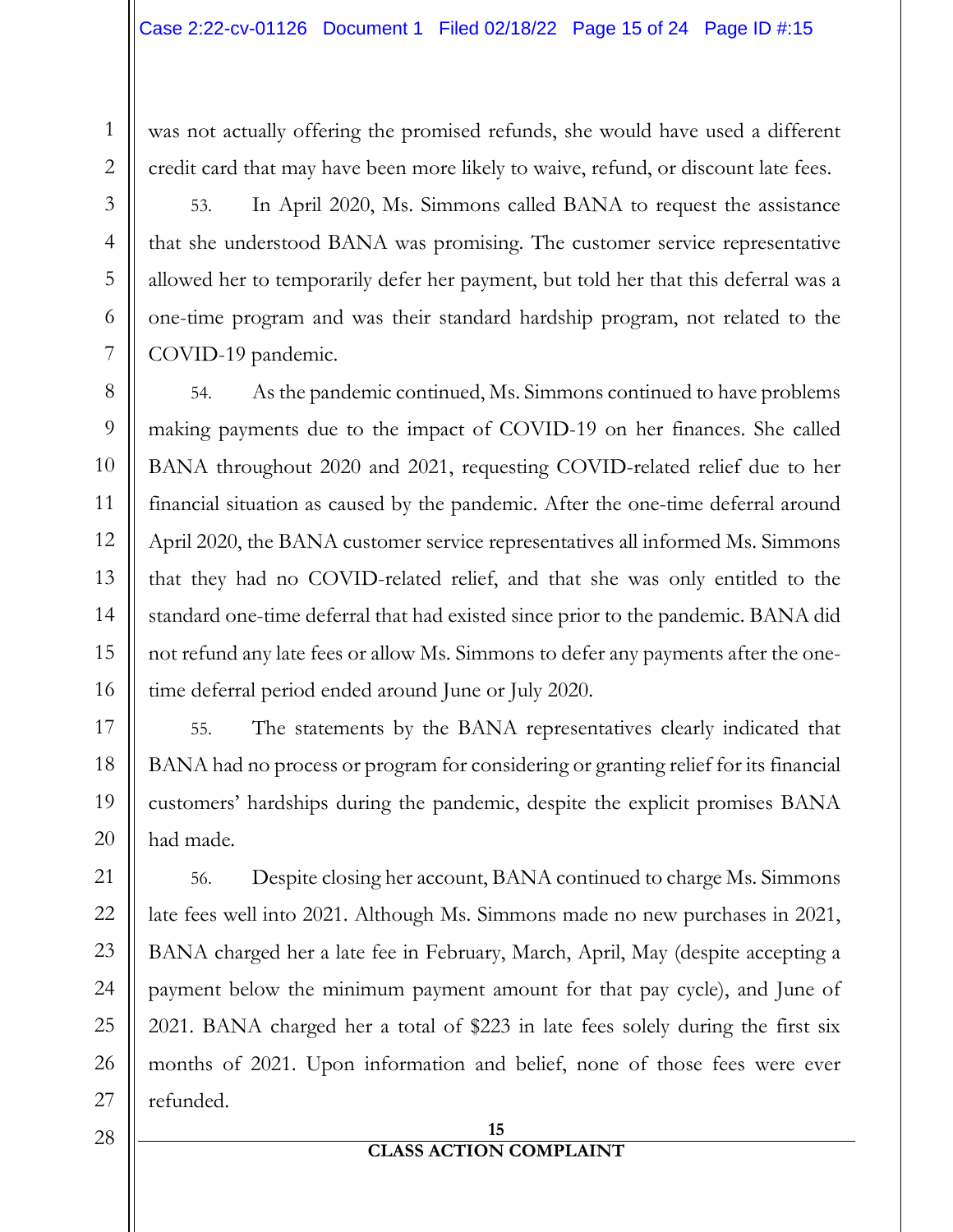57. Ms. Simmons worked with a tight budget each month during the pandemic because of its effects on her work hours. She never intentionally was delinquent on her credit card bills, but the money coming in simply wasn't enough to cover her bills. Had she known that BANA did not intend to keep its promises to use its discretion to grant customers relief from late fees during the pandemic, she would have used other credit cards to pay bills. But because of BANA's promises to help, she did not believe that looking to these other companies, and any risk of incurring their fees, was necessary.

# **CLASS ALLEGATIONS**

58. Ms. Simmons brings this action on behalf of herself and all others similarly situated pursuant to Rule 23 of the Federal Rules of Civil Procedure. This action satisfies the numerosity, commonality, typicality, adequacy, predominance and superiority requirements of Rule 23.

59. The proposed classes are defined as:

**Nationwide class:** All BANA consumer credit card customers in the United States who, after March 12, 2020, were charged late fees by BANA after BANA promised to consider waiving such fees due to the pandemic, attempted to seek a refund, and did not receive a refund for such fees.

**Alternative California-only class:** All BANA consumer credit card customers in California who, after March 12, 2020, were charged late fees by BANA after BANA promised to consider waiving such fees due to the pandemic, attempted to seek a refund, and did not receive a refund for such fees.

The National Class and California Class are collectively referred to herein as

the "Classes."

60. Plaintiff reserves the right to modify or amend the definition of the proposed Classes before the Court determines whether certification is appropriate.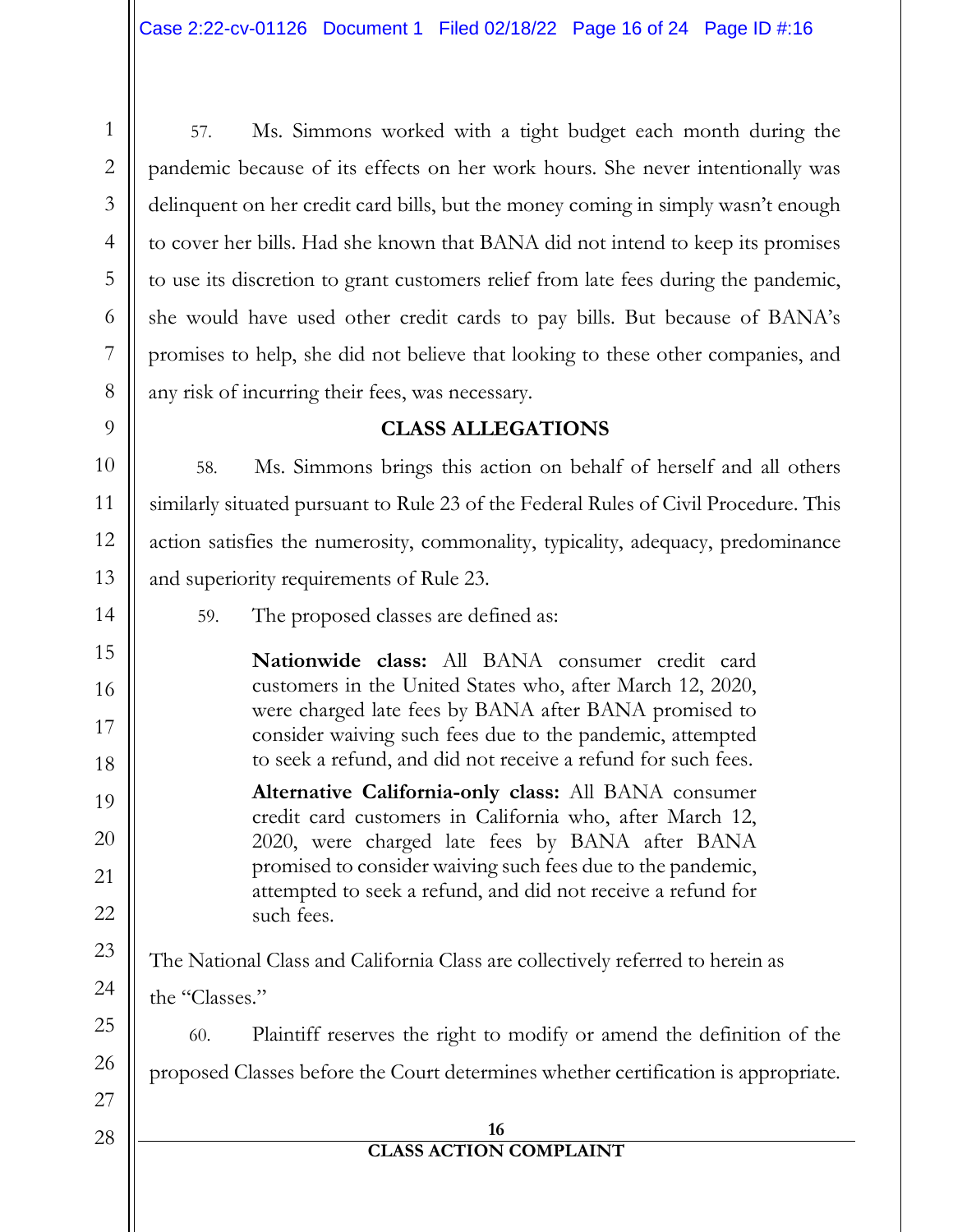61. Excluded from the Classes are BANA, its parents, subsidiaries, affiliates, officers and directors, any entity in which BANA has a controlling interest, all customers who make a timely election to be excluded, governmental entities, and all judges assigned to hear any aspect of this litigation, as well as their immediate family members.

62. The members of the Classes are so numerous that joinder is impractical. Each Class consists of thousands of members, the identity of whom is within the knowledge of and can be ascertained only by resort to BANA's records.

63. Ms. Simmons' claims are typical of the claims of those of the Classes she seeks to represent in that she, like all Class members, was denied the benefit of her contract with BANA when it promised to exercise its discretion to refund or waive late fees in favor of its customers during the COVID-19 pandemic, and then refused to even consider requests for waiver or refunds. Ms. Simmons, like all Class members, has been damaged by BANA's misconduct in that she has been denied the benefit of her contract with BANA through the unfair imposition of late fees, to BANA's extremely profitable benefit, despite BANA's promise to exercise discretion in the choice to refund or waive such fees. Her claims are also typical of the Classes she seeks to represent in that BANA made misrepresentations to her in promising to refund late fees and then systematically refusing to do so. Ms. Simmons, like all Class members, has been harmed by these wrongful business practices. Furthermore, the factual basis of BANA's misconduct is common to all Class members and represents a common thread of refusal to exercise its discretion fairly, resulting in injury to all members of the Classes.

64. There are numerous questions of law and fact common to the Classes and those common questions predominate over any questions affecting only individual Class members.

65. Among the questions of law and fact common to the Classes are: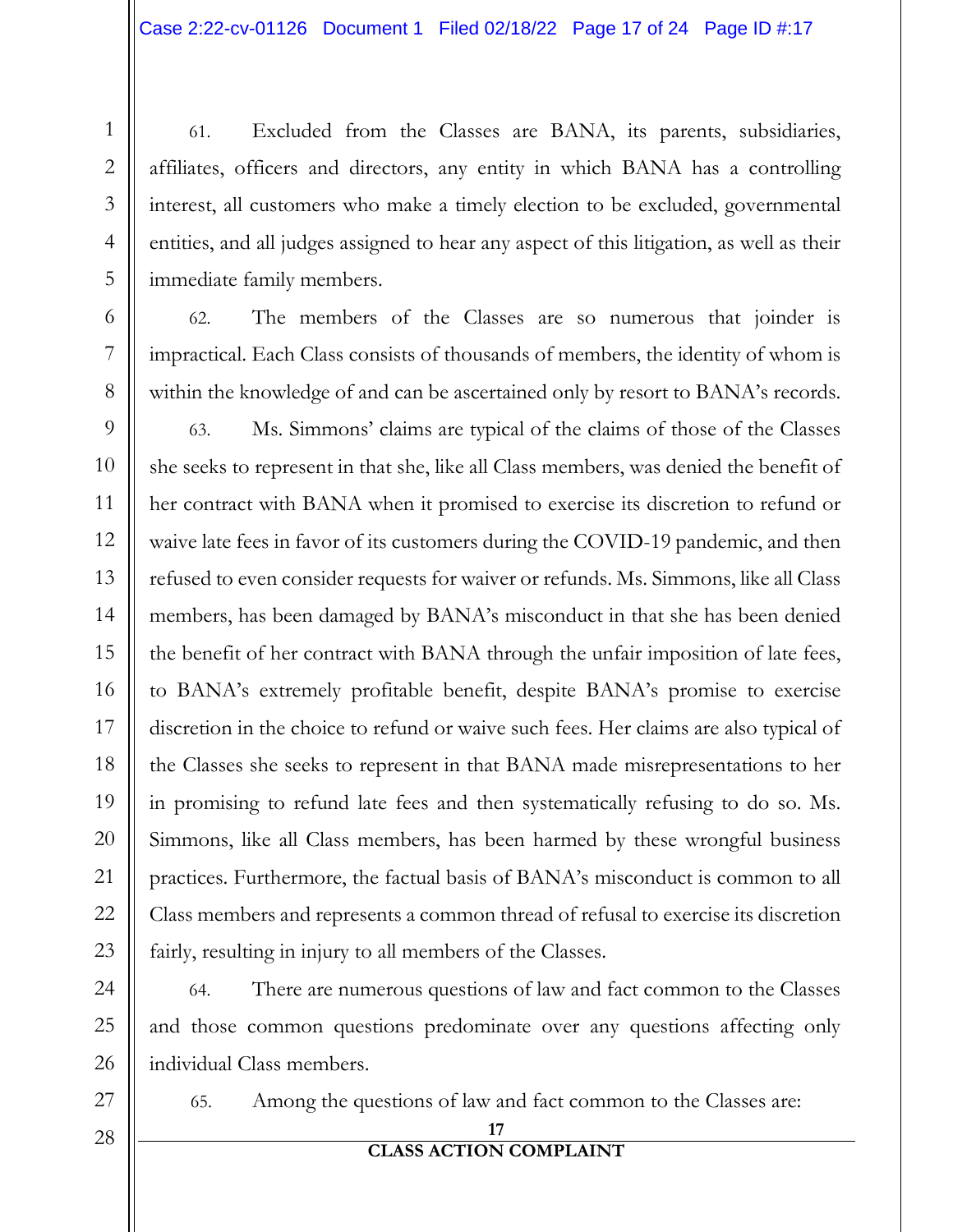a. Whether BANA breached its covenant of good faith and fair dealing with Plaintiff and other members of the Classes through its late fee policies and practices; b. Whether BANA unjustly enriched itself through its late fee policies and practices; c. Whether BANA violated the California Unfair Competition Law through its fraudulent misrepresentations; d. The proper method or methods by which to measure damages; and e. Whether the Classes are entitled to declaratory and injunctive relief. 66. Ms. Simmons' claims are typical of the claims of other Class members, in that they arise out of the same wrongful BANA late fee policies and practices, and concern BANA's form Credit Card Agreement and other related documents, as well as BANA's promises to customers and to the public. Ms. Simmons has suffered the harm alleged and has no interests antagonistic to the interests of any other Class member. 67. Ms. Simmons is committed to the vigorous prosecution of this action and has retained competent counsel experienced in the prosecution of class actions and, in particular, class actions on behalf of consumers and against financial institutions. Accordingly, Ms. Simmons is an adequate representative and will fairly

68. A class action is superior to other available methods for the fair and efficient adjudication of this controversy. Since the amount of each individual Class member's claim is small relative to the complexity of the litigation, and due to the financial resources of BANA, few Class members could afford to seek legal redress individually for the claims alleged herein. Therefore, absent a class action, the Class

and adequately protect the interests of the Classes.

1

2

3

4

5

6

7

8

9

10

11

12

13

14

15

16

17

18

19

20

21

22

23

24

25

26

27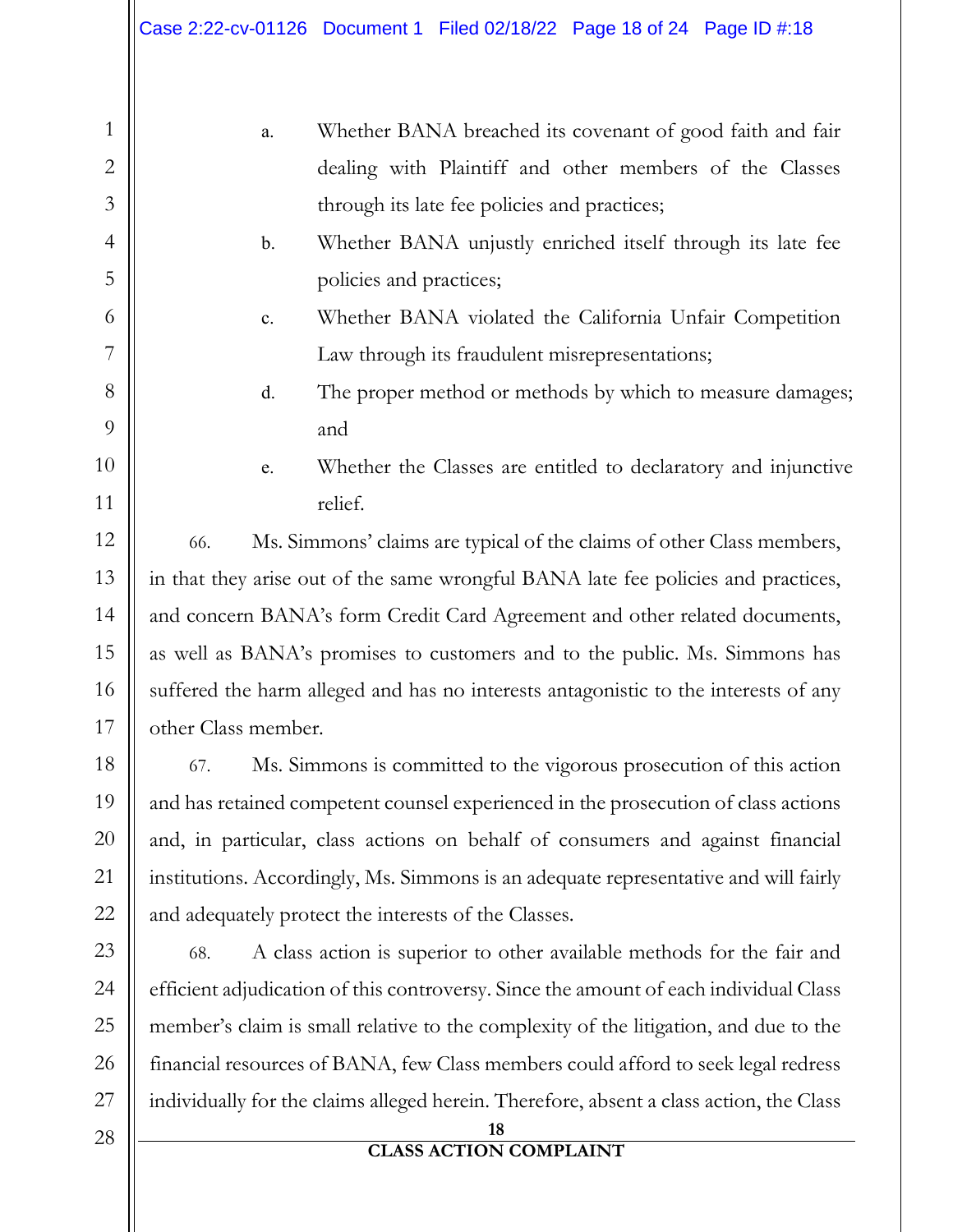members will continue to suffer losses and BANA's misconduct will proceed without remedy.

69. Even if Class members themselves could afford such individual litigation, the court system could not. Given the complex legal and factual issues involved, individualized litigation would significantly increase the delay and expense to all parties and to the Court. Individualized litigation would also create the potential for inconsistent or contradictory rulings. By contrast, a class action presents far fewer management difficulties, allows claims to be heard which might otherwise go unheard because of the relative expense of bringing individual lawsuits, and provides the benefits of adjudication, economies of scale and comprehensive supervision by a single court.

70. Ms. Simmons knows of no difficulty to be encountered in the maintenance of this action that would preclude its maintenance as a class action.

## **COUNT I Breach of the Covenant of Good Faith and Fair Dealing (On Behalf Plaintiff and all Classes)**

71. Ms. Simmons repeats paragraphs 1 through 70 above.

72. Ms. Simmons and BANA have contracted for credit card services, as embodied in BANA's Credit Card Agreement and related documentation.

73. Under the laws of California and the states in which BANA does business, good faith is an element of every contract pertaining to the assessment of late fees. Whether by common law or statute, all such contracts impose upon each party a duty of good faith and fair dealing. Good faith and fair dealing, in connection with executing contracts and discharging performance and other duties according to their terms, means preserving the spirit—not merely the letter—of the bargain. Put differently, the parties to a contract are mutually obligated to comply with the substance of their contract in addition to its form. Evading the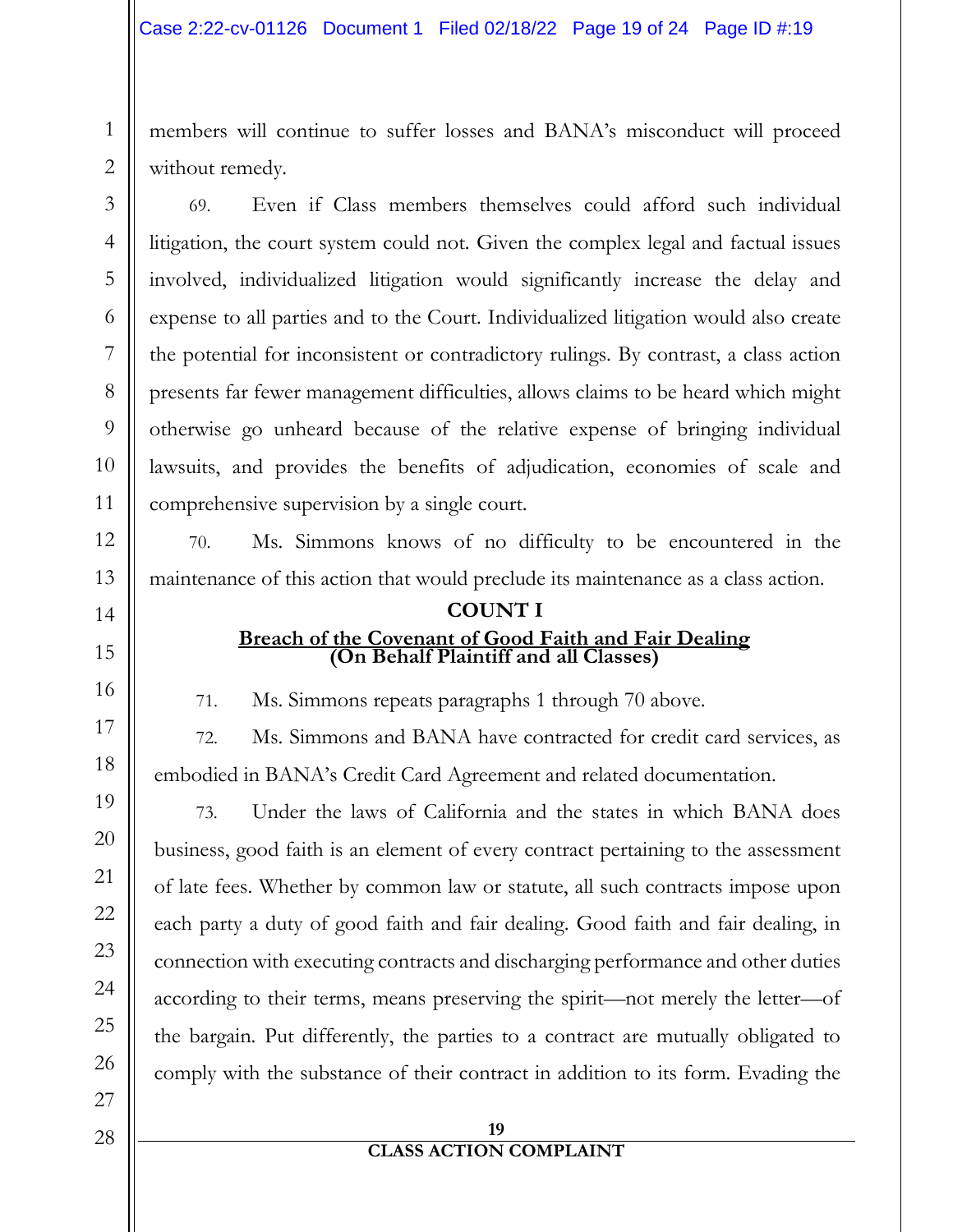spirit of the bargain and abusing the power to specify terms constitute examples of bad faith in the performance of contracts.

74. A party to a contract violates the obligation of good faith in performance by exercising discretion reserved to it solely in its own favor, and contrary to the benefit of the other party or otherwise exercising it in bad faith. Doing so exploits the discretion to their benefit, particularly when, as here, the party exercising the discretion drafted the contract—thus reserving the discretion to itself—and exercises that discretion consistently against the benefit of a less powerful, less sophisticated consumer.

75. BANA has breached the covenant of good faith and fair dealing in the Credit Card Agreement through its late fee policies and practices as alleged herein, because it failed to exercise the discretion it retained for itself in its contracts of adhesion to the benefit of its customers.

76. BANA's Credit Card Agreement states that BANA "may allow [customers], from time to time, to omit a monthly payment or make a reduced payment[,]" particularly when "the bank is working with borrowers affected by a federally declared disaster." This provision gives BANA discretion to assess or waive late fees.

77. Rather than use this discretion to provide relief to customers suffering from financial hardship during the pandemic as promised, BANA instead exercised its discretion in its own favor. In doing so, BANA has unfairly interfered with Ms. Simmons' and the Classes' right to receive the benefits of the contract.

78. Ms. Simmons and members of the Classes have performed all, or substantially all, of the obligations imposed on them under the Credit Card Agreement.

79. Ms. Simmons and members of the Classes have sustained damages from BANA's breach of the covenant of good faith and fair dealing.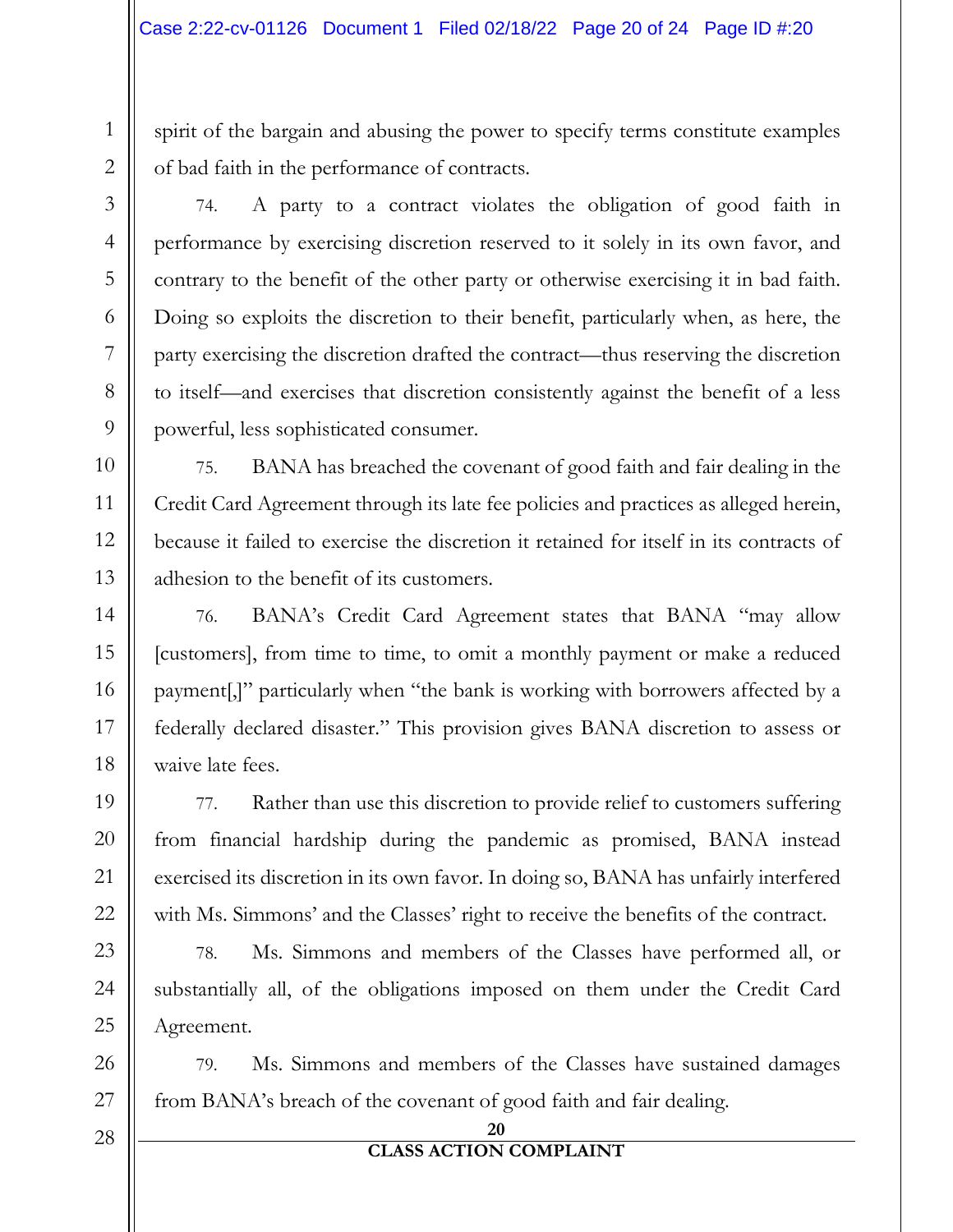## **COUNT II Unjust Enrichment (On Behalf of Plaintiff and all Classes)**

80. Ms. Simmons pleads this claim in the alternative. Ms. Simmons repeats paragraphs 1 through 79 above.

81. Ms. Simmons, on behalf of herself and the Classes, asserts a common law claim for unjust enrichment.

82. By means of BANA's wrongful conduct alleged herein, BANA knowingly provided credit card services to Ms. Simmons and members of the Classes that were unfair, unconscionable, and oppressive.

83. BANA knowingly received and retained wrongful benefits and funds from Ms. Simmons and members of the Classes in the form of late fees and related interest. In so doing, BANA acted with conscious disregard for the rights of Ms. Simmons and members of the Classes.

84. As a result of BANA's wrongful conduct as alleged herein, BANA has been unjustly enriched at the expense of, and to the detriment of, Ms. Simmons and members of the Classes.

85. BANA's unjust enrichment is traceable to, and resulted directly and proximately from, the conduct alleged herein.

86. Under the common law doctrine of unjust enrichment, it is inequitable for BANA to be permitted to retain the benefits it received, and is still receiving, without justification, from the imposition of late fees on Ms. Simmons and members of the Classes in an unfair, unconscionable, and oppressive manner. BANA's retention of such funds under circumstances making it inequitable to do so constitutes unjust enrichment.

87. The financial benefits derived by BANA rightfully belong to Ms. Simmons and members of the Classes. BANA should be compelled to disgorge in a common fund for the benefit of Ms. Simmons and members of the Classes all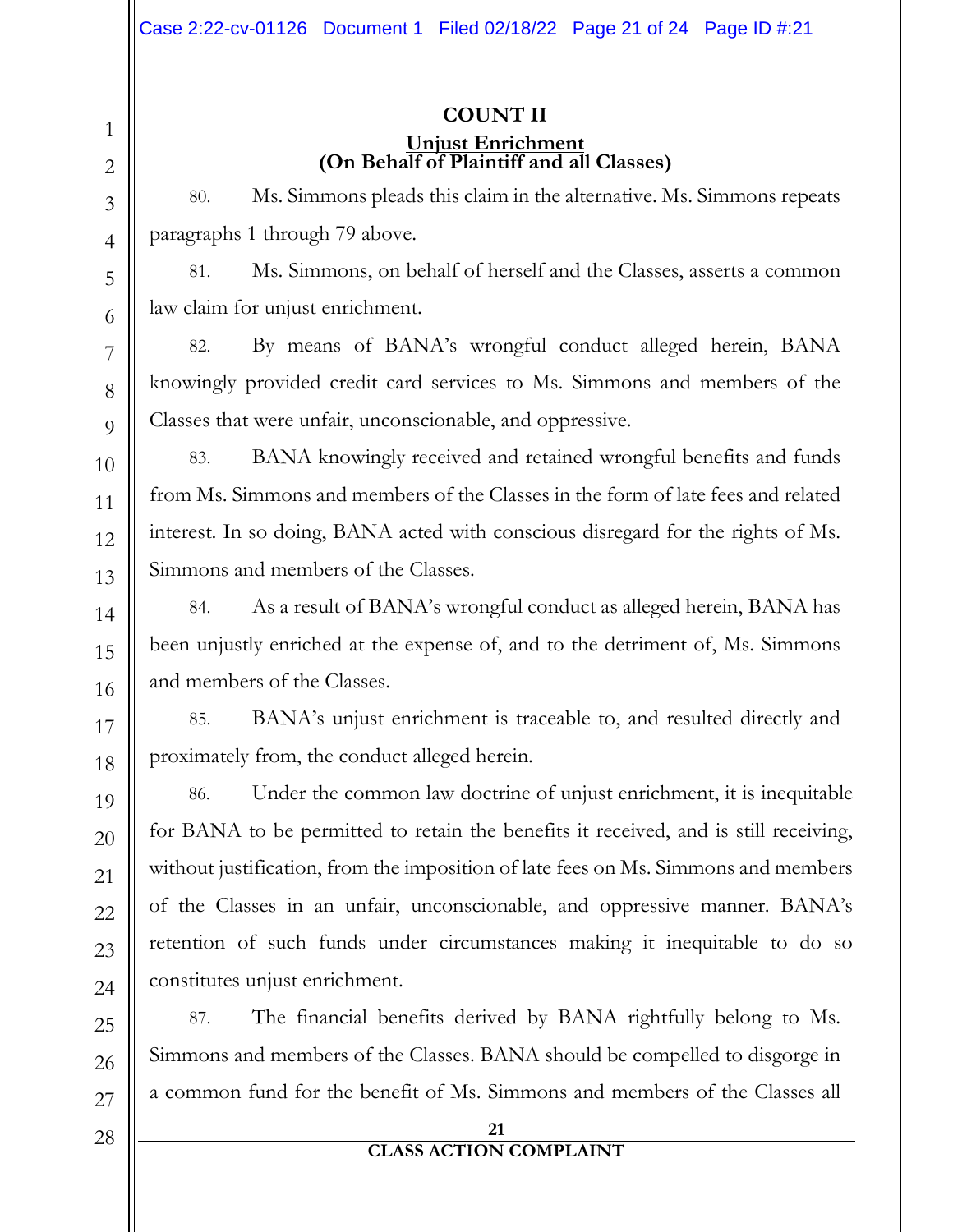wrongful or inequitable proceeds received by it. A constructive trust should be imposed upon all wrongful or inequitable sums received by BANA traceable to Ms. Simmons and the members of the Classes.

88. Ms. Simmons and members of the Classes have no adequate remedy at law.

## **COUNT III**

## **California Unfair Competition Law Business and Professions Code § 17200 (On Behalf of Plaintiff and the California Class)**

89. Ms. Simmons repeats paragraphs 1 through 88 above.

90. BANA's conduct described herein violates the Unfair Competition Law (the "UCL"), codified at California Business and Professions Code section 17200, *et seq*.

91. The UCL prohibits, and provides civil remedies for, unfair competition. Its purpose is to protect both consumers and competitors by promoting fair competition in commercial markets for goods and services. In service of that purpose, the Legislature framed the UCL's substantive provisions in broad, sweeping language.

92. By defining unfair competition to include any "any unlawful, unfair or fraudulent business act or practice," the UCL permits violations of other laws to be treated as unfair competition that is independently actionable and sweeps within its scope acts and practices not specifically proscribed by any other law.

93. Ms. Simmons and the California Class bring this claim under the third prong, that of "fraudulent business act or practice."

94. BANA committed fraudulent business acts and practices in violation of Cal. Bus. & Prof. Code § 17200, *et seq*., when affirmatively and knowingly misrepresenting that it would refund late fees incurred due to the COVID-19 pandemic. Such representations are likely to mislead the public.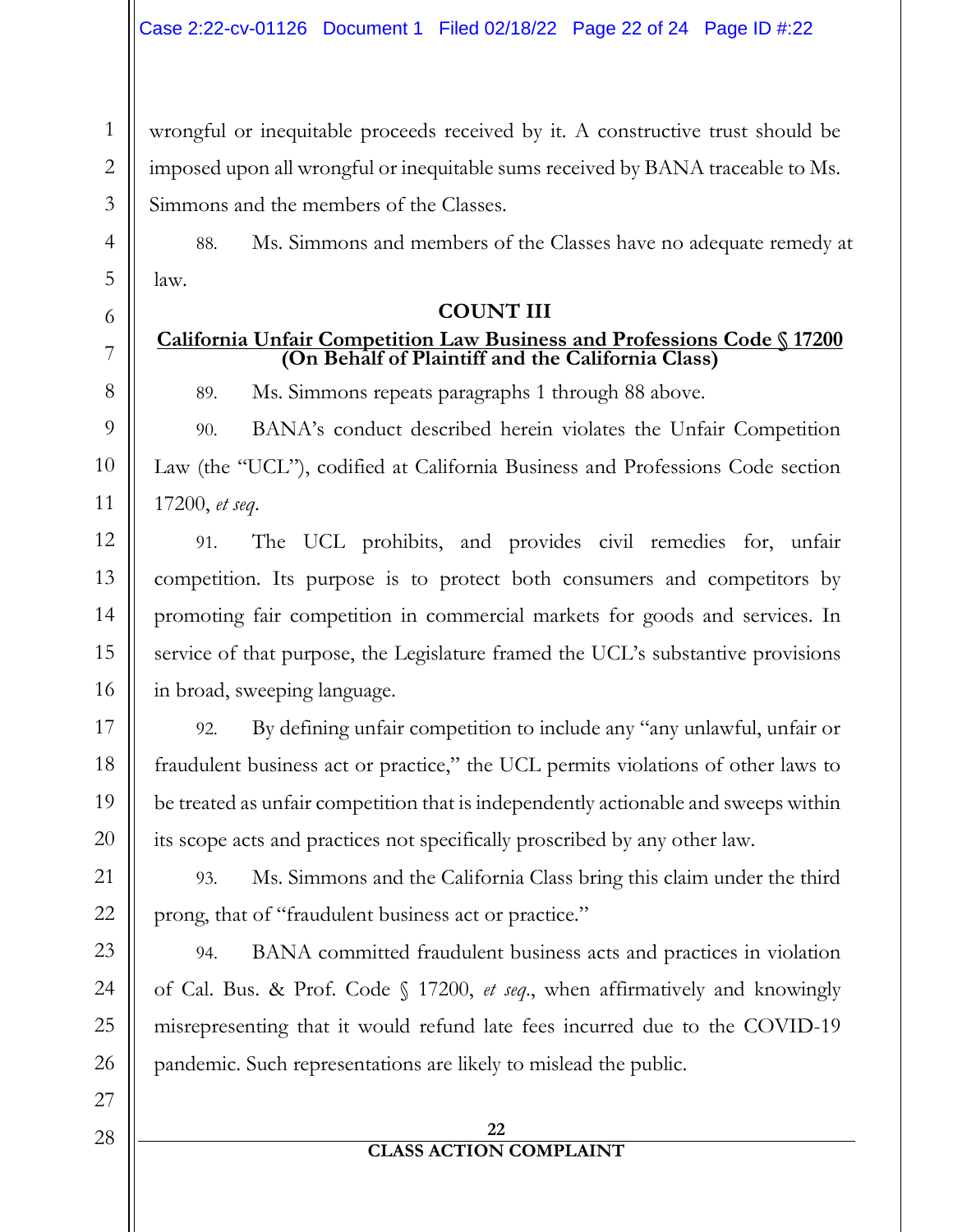95. As a direct and proximate result of BANA's violations of the UCL's "deceptive" prong, Ms. Simmons and members of the California Class have been, and will continue to be charged excessive late fees, and thereby have suffered and will continue to suffer actual damages.

96. Ms. Simmons and the California Class request equitable relief to restore to them all money acquired by means of BANA's unlawful conduct, an injunction on behalf of the general public to prevent BANA from continuing to misrepresent its fee and waiver practices, and an award of attorneys' fees and costs under Cal. Code of Civ. Proc. § 1021.5.

## **PRAYER FOR RELIEF**

WHEREFORE, Ms. Simmons and the Classes demand a jury trial on all claims so triable and judgment as follows:

1. Granting an injunction requiring BANA to disclose the actual circumstances, if any, under which pandemic-related refunds will be provided to its customers;

2. Granting an injunction requiring BANA to set up a system that will allow the issuance of refunds when a fee was incurred due to circumstances related to the COVID-19 pandemic or any other injunctive relief that the Court finds proper;

3. Restitution of all late fees paid to BANA by Ms. Simmons and members of the Classes, as a result of the wrongs alleged herein in an amount to be determined at trial;

4. Disgorgement of the ill-gotten gains derived by BANA from its misconduct;

5. Actual damages in an amount according to proof;

6. Pre-judgment interest at the maximum rate permitted by applicable law;

7. Treble damages and attorneys' fees as provided by law;